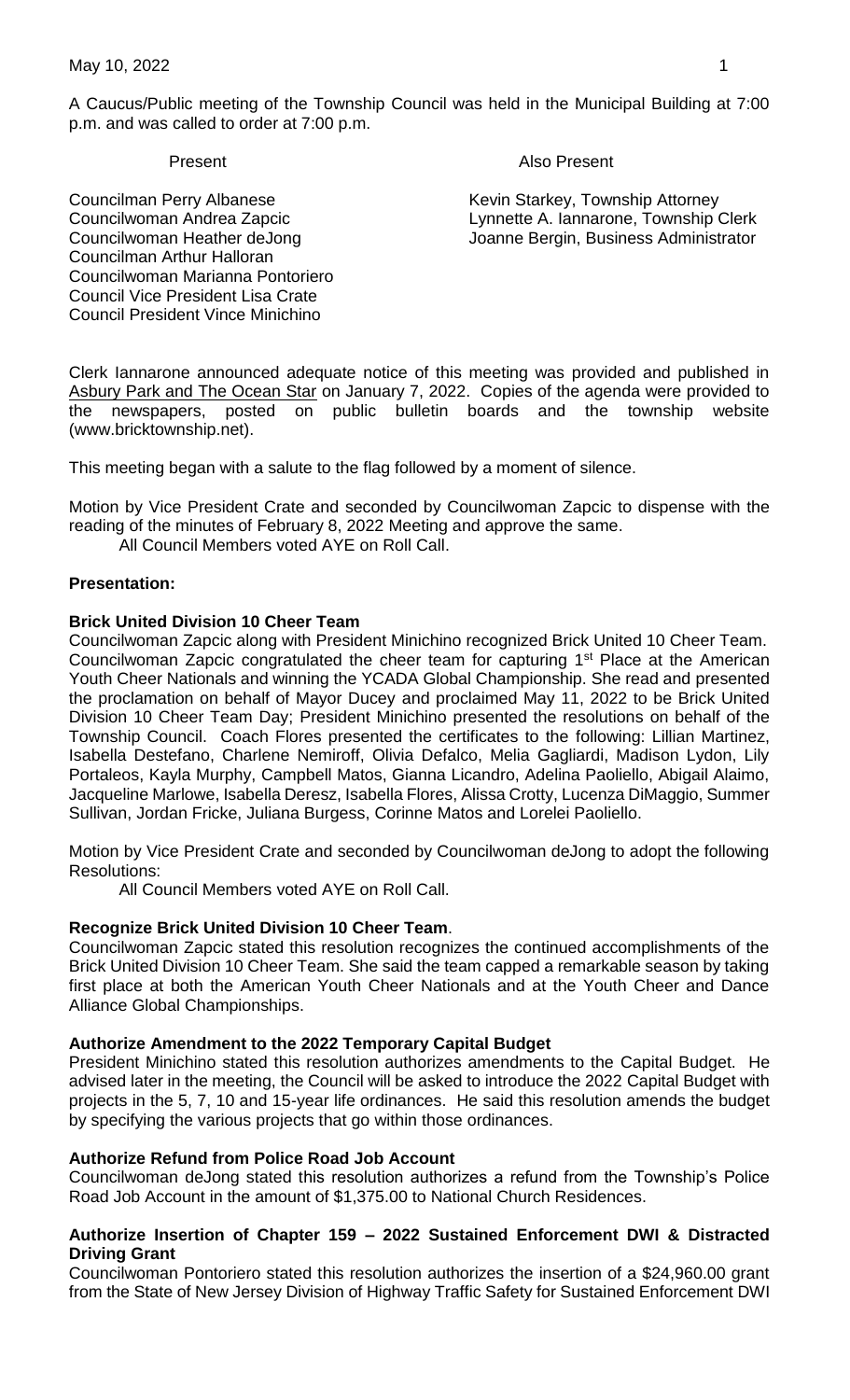and Distracted Driving Program.

## **Authorize Insertion of Chapter 159 – 2022 Municipal Alliance Grant**

Councilwoman Zapcic stated this resolution authorizes the insertion of a \$7,371.02 grant from the Ocean County Health Department for the 2022 Municipal Alliance Program.

## **Authorize Insertion of Chapter 159 – 2022 OC Tourism Grant**

Councilwoman deJong stated this resolution authorizes the insertion of a \$1,575.00 grant from the Ocean County Tourism Advisory Council for the Township's Farmer's Market.

## **Authorize Insertion of Chapter 159 – 2022 Pump Out Boat Grant**

Councilman Halloran stated this resolution authorizes the insertion of a \$40,000 grant from the Ocean County Planning Board for the Pump Out Boat Program.

## **Authorize Insertion of Chapter 159 – 2019 Recycling Grant**

President Minichino stated this resolution authorizes the insertion of a \$114,998.73 grant from the State of New Jersey Hazardous Waste Recycling Tonnage Grant Program.

## **Authorize Award of Bid – Summerfest Food Truck Vendors – Remaining Categories**

Councilman Halloran stated this resolution authorizes the award of bid to the following food truck vendors: Atlantic Roasters with a bid of \$1,500.00; Simply Sofrito with a bid in the amount of \$900.00; and Tony's Italian Sausage with a bid in the amount of \$1,576.00. He said these vendors will provide different specialty items at the Summerfest concert series. He advised bid notices were provided to 102 prospective bidders and seven picked up bid packages of which four bids were received and the three highest bids are being awarded.

## **Authorize Award of Bid – Roadway Improvements to Woodland Valley – Phase III**

Councilman Albanese stated this resolution authorizes the award of bid for roadway improvements for Woodland Valley Phase III to Z Brothers Concrete Contractors in the amount of \$434,404.94. He said this project generally consists of hot mix asphalt pavement and other associated work on Turkey Point Road, Winding River Road, Winding River Court and Winding River Lane. He advised bid notices were provided to 77 bidders from the bidders list and nine requested bid packages of which seven bids were received with prices ranging from \$434,404.94 to \$595,565.00 with Z Brothers being the lowest responsive, responsible bidder.

## **Authorize Award of Contract through Bergen County Cooperative – Large Town Enterprise License**

Vice President Crate stated this resolution authorizes the award of contract to renew the Township's license with Large Town Enterprise in the amount of \$57,000.00 through the Bergen County Co-Op. She said the contract is the annual renewal of the Spatial Data Logic Enterprise from SHI International. She advised Spatial Data Logic is the software used by the building department as well as code enforcement for all permit tracking and code violations.

## **Authorize Special Events Permit – Lax Tournament**

Councilman Albanese stated this resolution authorizes a special event permit for Outside the Crease, LLC to conduct a lacrosse event on June 18 and 19<sup>th</sup> between the hours of 8 am and 6pm at the Drum Point Sports Complex.

## **Bond Releases/Reductions:**

Clerk Iannarone advised the following:

- Performance Bond Release for Michael Thomas Brown on Princeton Avenue in the amount of \$3,375.72.
- Inspection Fund Release for F. Wackenhut Company on Chambers Bridge Road in the amount of \$250.00.

## **Tax Collector:**

Joanne Bergin advised the following:

- 100% DAV Refund & Cancel Taxes Block 400.12 Lot 8.
- 100% DAV Refund & Cancel Taxes Block 446.02 Lot 7.
- Tax Overpayments there are two for the years 2021 and 2022.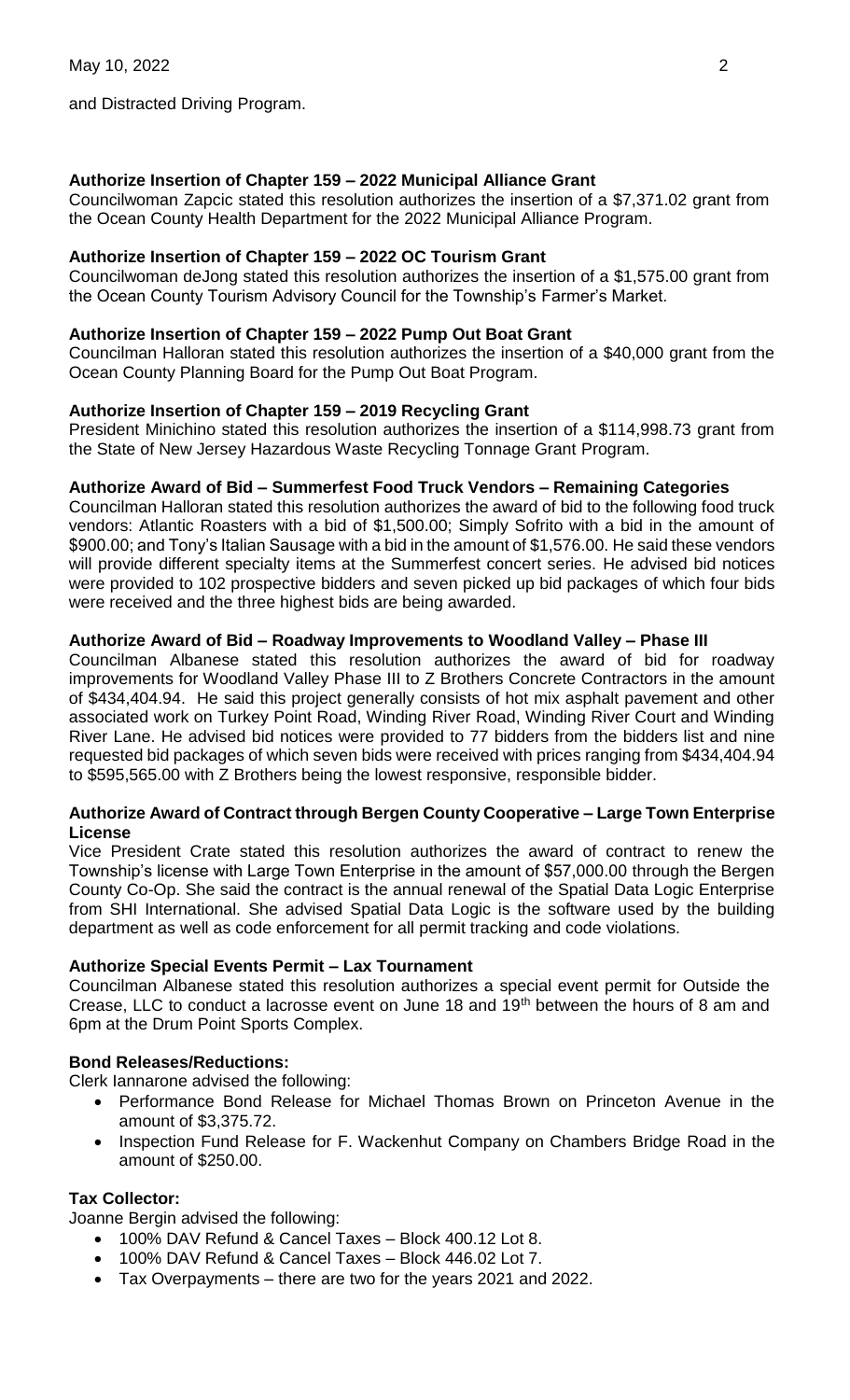## **Authorize Adoption of a Beach Management Plan for the Protection of Federal & State Listed Species**

President Minichino stated this resolution adopts the beach management plan for the protection of Federal and State listed species. He said in conjunction with the NJDEP and the US Department of Fish and Wildlife, the Township has created a beach management plan for the purpose of protecting Federal and State listed wildlife species. He said this resolution confirms the Township's intent to follow the guidelines of the plan to ensure the beach operations support the protection of wildlife.

President Minichino opened the public hearing on the Resolutions.

Vic Fanelli, 24 Meadow Point Drive, asked if beach management plan is for protecting birds; he ask for clarification on the project for Emma Havens Young School that is included in the bond ordinance; he commented on bonding 9.5M.

President Minichino said yes.

Joanne Bergin advised the project at Emma Havens is a parking lot project and it is the Township's responsibility at the school and will be refurbishing the skate park area.

There were no further comments from the public.

President Minichino closed the public hearing on the Resolutions.

President Minichino opened the public hearing on the Computer Bill Resolution.

There were no comments from the public.

President Minichino closed the public hearing on the Computer Bill Resolution.

Motion by Councilwoman Zapcic and seconded by Councilwoman deJong to adopt the following Resolution:

All Council Members voted AYE on Roll Call.

## **2022 Computer Bill Resolution in the amount of \$23,345,513.18**

President Minichino opened the public hearing on the Manual Bill Resolution.

There were no comments from the public.

President Minichino closed the public hearing on the Manual Bill Resolution.

Motion by Councilwoman Pontoriero and seconded by Vice President Crate to adopt the following Resolution:

All Council Members voted AYE on Roll Call.

## **2022 Manual Bill Resolution in the amount of \$3,661,548.34**

# **Ordinance on First Reading: Amend Chapter 86 – Alcoholic Beverages**

Clerk Iannarone read the title of the Ordinance into the record.

Councilwoman Zapcic explained the Township Council's Public Safety Committee is recommending this ordinance requiring licensed liquor establishments, both on-and offpremises, to do responsible server training. She said the training is available free for the establishments and is beneficial as it makes these establishments eligible for an insurance discount. She explained the training includes recognizing fake IDs, excessive drinking, how to intervene with problem customers who may have had too much to drink, etc. She advised three Township employees are trained to conduct the training.

Motion by Councilwoman Pontoriero and seconded by Vice President Crate to adopt the following Ordinance on First Reading and said Ordinance be published as provided by law:

All Council Members voted AYE on Roll Call.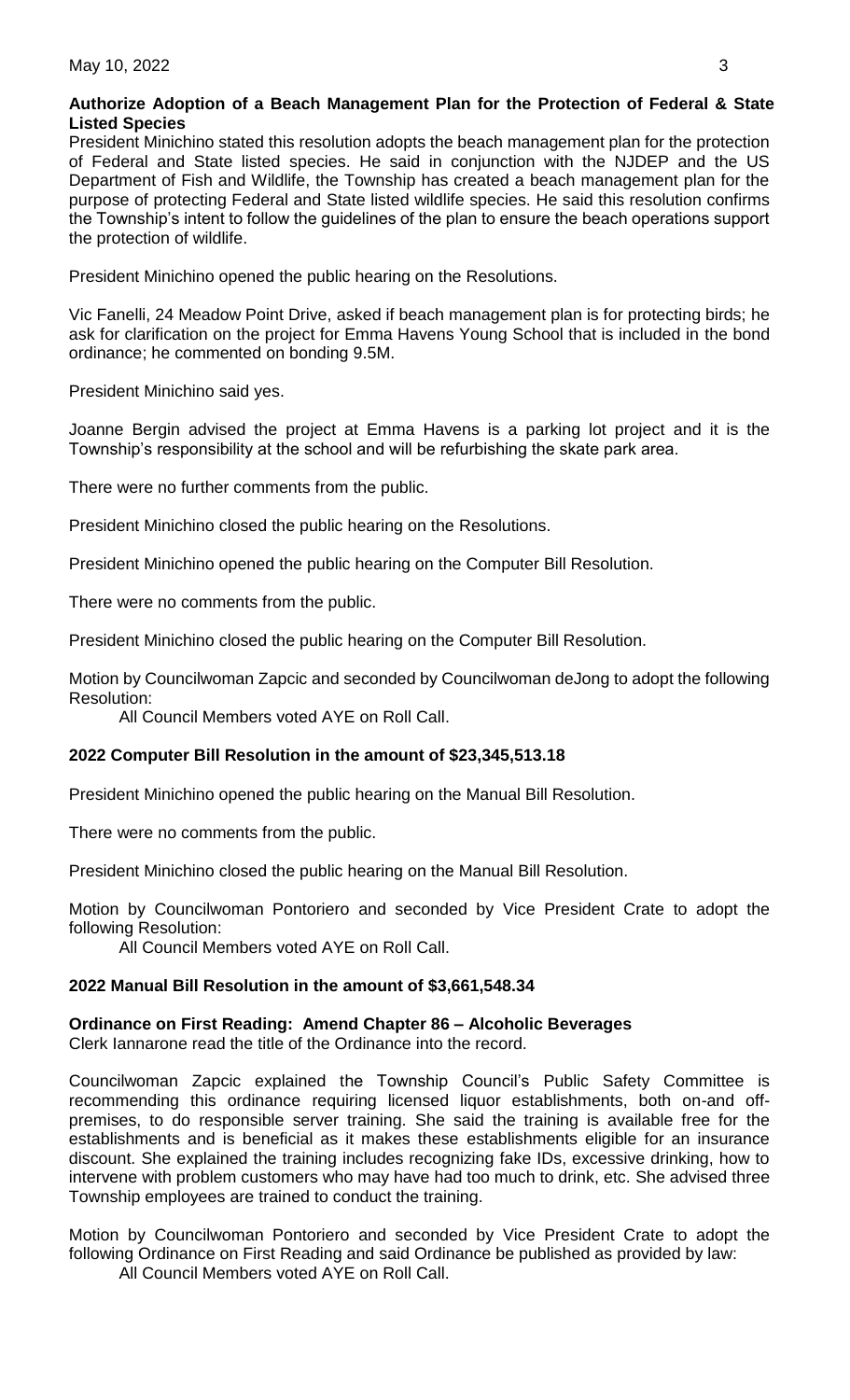## **AN ORDINANCE OF THE TOWNSHIP OF BRICK, COUNTY OF OCEAN, STATE OF NEW JERSEY, NEW JERSEY, AMENDING AND SUPPLEMENTING THE TOWNSHIP CODE CHAPTER 86, ENTITLED "ALCHOLIC BEVERAGES"**

# **Ordinance on First Reading: Bond Ordinance 5 Year Life**

Clerk Iannarone read the title of the Ordinance into the record.

Councilwoman deJong said this explanation covers all of the Bond Ordinances*.* She explained the Township's capital budget totals \$10 million - \$1.5 million of which is set aside for flood mitigation. She advised the proposed Capital Budget has been reviewed and discussed by the Council's Recreation Committee, Public Works Committee and Public Safety Committee. She said highlights of this year's Capital Budget includes a Lightning Warning Alert System at the Beach, new consoles for dispatch, design costs for a Public Works Master Site Plan; two new garbage trucks and a rear loader, improvements at Mallard Point Park, roadway paving projects and drainage projects.

Motion by Councilman Halloran and seconded by Councilman Albanese to adopt the following Ordinance on First Reading and said Ordinance be published as provided by law: All Council Members voted AYE on Roll Call.

**BOND ORDINANCE PROVIDING FOR VARIOUS CAPITAL** 

**IMPROVEMENTS AND ACQUISITIONS, IN AND BY THE TOWNSHIP OF BRICK, IN THE COUNTY OF OCEAN, STATE OF NEW JERSEY; APPROPRIATING \$2,375,677 THEREFOR AND AUTHORIZING THE ISSUANCE OF \$2,256,894 BONDS OR NOTES TO FINANCE PART OF THE COST THEREOF**

**BE IT ORDAINED AND ENACTED BY THE TOWNSHIP COUNCIL OF THE TOWNSHIP OF BRICK, IN THE COUNTY OF OCEAN, STATE OF NEW JERSEY** (not less than two-thirds of all members thereof affirmatively concurring) **AS FOLLOWS**:

**SECTION 1.** The improvements or purposes described in Section 3 of this bond ordinance are hereby authorized to be undertaken by the Township of Brick, in the County of Ocean, State of New Jersey (the "Township") as general improvements. For the said improvements or purposes stated in Section 3 hereof, there is hereby appropriated the principal amount of \$2,375,677, said amount being inclusive of a down payment in the amount of \$118,783 now available for said improvements or purposes as required by the Local Bond Law, as amended and supplemented (N.J.S.A. § 40A:2-1 et seq.) (the "Local Bond Law"), by virtue of an appropriation from the Capital Improvement Fund of the Township for down payment or capital improvement purposes in a previously adopted budget or budgets of the Township.

**SECTION 2.** For the financing of said improvements or purposes described in Section 3 hereof and to meet the part of said \$2,375,677 appropriation not provided for by said down payment referred to in Section 1 hereof, negotiable bonds of the Township are hereby authorized to be issued in the aggregate principal amount of \$2,256,894 pursuant to, and within the limitations prescribed by, the Local Bond Law. In anticipation of the issuance of said bonds and to temporarily finance said improvements or purposes, negotiable notes of the Township in an aggregate principal amount not exceeding \$2,256,894 are hereby authorized to be issued pursuant to, and within the limitations prescribed by, said Local Bond Law.

**SECTION 3.** (a) The improvements hereby authorized and the purposes for the financing of which said obligations are to be issued are for the acquisition and installation, as applicable, of various motorized and non-motorized vehicles and equipment for various departments within the Township, including, but not limited to: (i) *Department of Recreation / Beach/Marina* – the acquisition of an ATV quad, jet-ski, gas-powered pressure washer and trailer, fifty (50) vehicle jack stands for the marina, a wrestling mat, the re-installation of floating docks and jet ski ports, repairs to the marina dock pedestals and the replacement of six (6) jet ski docks; (ii) *Department of Administration / Inspections and Code Enforcement Division* – the acquisition of a 2022 Ford Escape SE Hybrid SUV, two (2) electric vehicles and four (4) electric vehicle charging stations; (iii) *Police Department* – the acquisition of a non-passenger supervisor vehicle, a Polaris Ranger 500 utility vehicle, five (5) dry suits, three (3) lockers, and five (5) radar units; (iv) *Department of Emergency Management Services* – the acquisition of a Dodge 4500 4x4 Ambulance; (v) *Department of Public Works / Buildings and Grounds / Parks - the acquisition of a Ford* F-550 Rack Body Truck, two (2) side arm garbage trucks, two (2) rear loading garbage trucks (30 yard and 14 yard), a pick-up truck, two (2) lawn and leaf vacuum catchers for Z-Turns, a backhoe, a skidsteer, panel and table saws, a work shed, picnic tables, metal barricades for events, and a decorative outdoor landscape visitors apron; improvements, repairs and/or upgrades to the lighting controls at Bayside Park; improvements, repairs or the replacement of the window in the tax collector's office, including, but not limited to, architectural services and window glazing; (vi) *Land Use Department, Engineering Department and Administration Department / Inspections and Code Enforcement Division* – architectural services to design security upgrades to the customer service/counter areas in the Land Use, Engineering and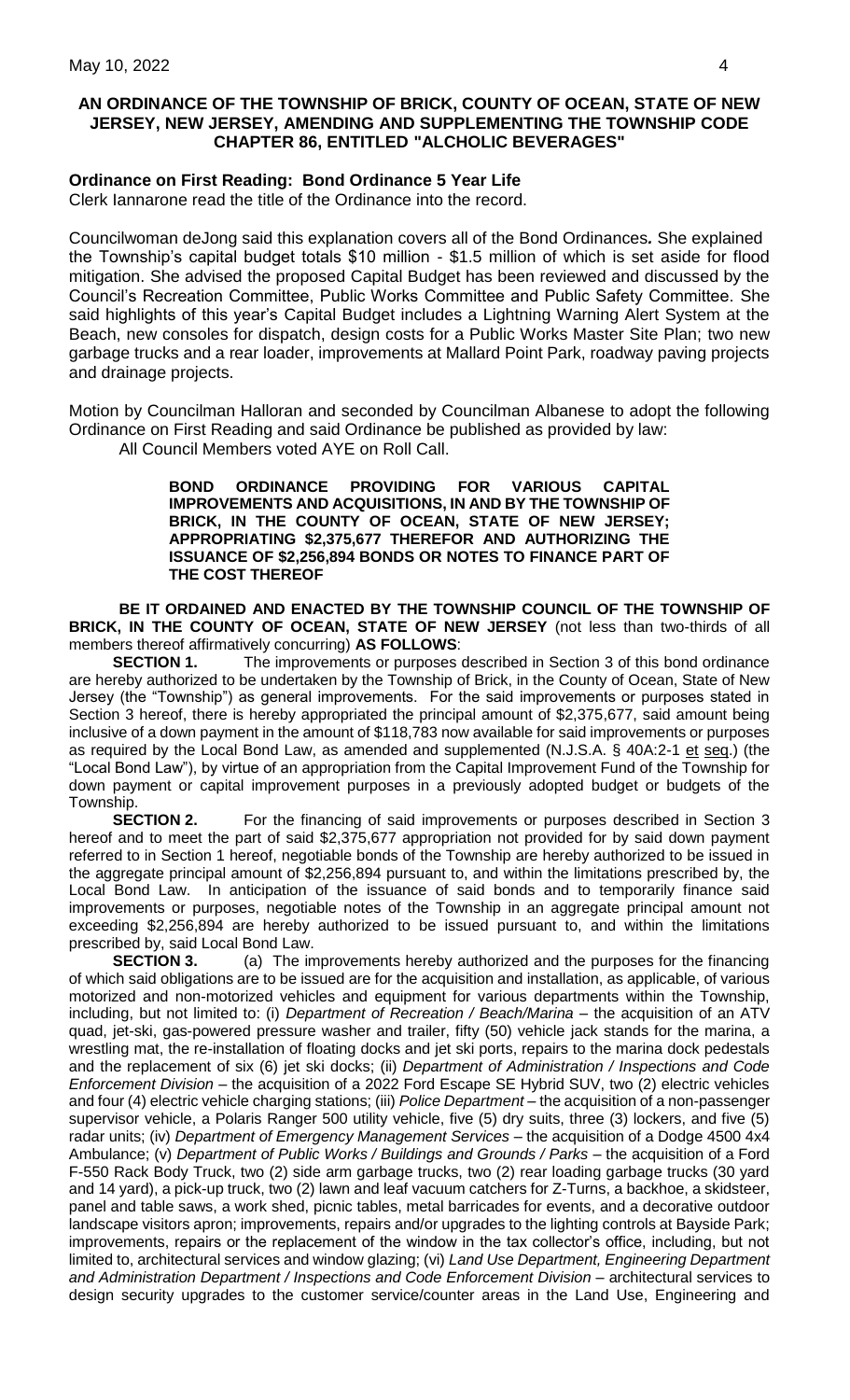Inspections offices; and (vii) the acquisition of a 2022 Ford Escape SE SUV and 2022 Ford Transit Connect Passenger Wagon XLT for transporting the seniors in the Township.

(b) The improvements and purposes set forth in Section 3(a) shall also include the following, as applicable, all engineering and design work, surveying, construction planning, preparation of plans and specifications, permits, bid documents, construction inspection and contract administration, environmental reports and remediation, and all work, tools, materials, equipment, labor and appurtenances necessary therefor or incidental thereto.

(c) The estimated maximum amount of bonds or notes to be issued by the Township for said improvements and purposes is \$2,256,894.

(d) The estimated cost of said improvements and purposes to the Township is \$2,375,677, the excess thereof over the estimated maximum amount of bonds or notes to be issued therefor is the down payment in the amount of \$118,783 available for said improvements and purposes.

**SECTION 4.** In the event the United States of America, the State of New Jersey, and/or the County of Ocean make a contribution or grant in aid to the Township for the improvements and purposes authorized in Section 3 hereof, and the same shall be received by the Township prior to the issuance of the bonds or notes authorized by this bond ordinance, then the amount of such bonds or notes to be issued shall be reduced by the amount so received from the United States of America, the State of New Jersey, and/or the County of Ocean. In the event that any amount so contributed or granted by the United States of America, the State of New Jersey and/or the County of Ocean shall be received by the Township after the issuance of the bonds or notes authorized in Section 2 hereof, then such funds shall be applied to the payment of the bonds or notes so issued and shall be used for no other purpose. This Section 4 shall not apply, however, with respect to any contribution or grant in aid received by the Township as a result of using funds from this bond ordinance as "matching local funds" to receive such contribution or grant in aid.

**SECTION 5.** All bond anticipation notes issued hereunder shall mature at such times as may be determined by the Chief Financial Officer of the Township (the "Chief Financial Officer"), provided that no note shall mature later than one (1) year from its date. The notes shall bear interest at such rate or rates and be in such form as may be determined by the Chief Financial Officer. The Chief Financial Officer shall determine all matters in connection with the notes issued pursuant to this bond ordinance and the signature of the Chief Financial Officer upon the notes shall be conclusive evidence as to all such determinations. All notes issued hereunder may be renewed from time to time in accordance with the provisions of N.J.S.A. 40A:2-8.1 of the Local Bond Law. The Chief Financial Officer is hereby authorized to sell part or all of the notes from time to time at a public or private sale and to deliver them to the purchaser thereof upon receipt of payment of the purchase price and accrued interest thereon from their dates to the date of delivery thereof. The Chief Financial Officer is directed to report in writing to the governing body at the meeting next succeeding the date when any sale or delivery of the notes pursuant to this bond ordinance is made. Such report must include the principal amount, the description, the interest rate, the maturity schedule of the notes so sold, the price obtained and the name of the purchaser.

**SECTION 6.** The Township hereby certifies that it has adopted a capital budget or a temporary capital budget of the Township, as applicable. The capital budget or temporary capital budget, as applicable, of the Township is hereby amended to conform with the provisions of this bond ordinance to the extent of any inconsistency herewith. To the extent that the purposes authorized herein are inconsistent with the adopted capital or temporary capital budget, a revised capital or temporary capital budget has been filed with the Division of Local Government Services.

**SECTION 7.** The following additional matters are hereby determined, declared, recited and stated:

(a) The improvements or purposes described in Section 3 of this bond ordinance are not current expenses and are improvements or purposes which the Township may lawfully undertake as general improvements, and no part of the cost thereof has been or shall be specially assessed on property specially benefited thereby.

(b) The average period of usefulness of said improvements or purposes, computed on the basis of the respective amounts of obligations authorized for each purpose and the reasonable life thereof in accordance with the limitations set forth in the Local Bond Law, is five (5) years.

The supplemental debt statement required by the Local Bond Law has been duly made and filed in the Office of the Clerk of the Township and a complete executed duplicate thereof has been filed in the Office of the Director of the Division of Local Government Services in the Department of Community Affairs of the State of New Jersey, and such statement shows that the gross debt of the Township as defined in the Local Bond Law is increased by the authorization of the bonds or notes provided for in this bond ordinance by \$2,256,894. The obligations authorized by this bond ordinance will be within all debt limitations prescribed by said Local Bond Law.

(d) An aggregate amount not exceeding \$456,352 for items of expense listed in and permitted under N.J.S.A. § 40A:2-20 of the Local Bond Law is included in the estimated cost indicated herein for the purposes or improvements hereinbefore described.

**SECTION 8.** The full faith and credit of the Township are hereby pledged to the punctual payment of the principal of and the interest on the obligations authorized by this bond ordinance. The obligations shall be direct, unlimited obligations of the Township and, unless paid from other sources, the Township shall be obligated to levy *ad valorem* taxes upon all the taxable property within the Township for the payment of the principal of the obligations and the interest thereon without limitation as to rate or amount.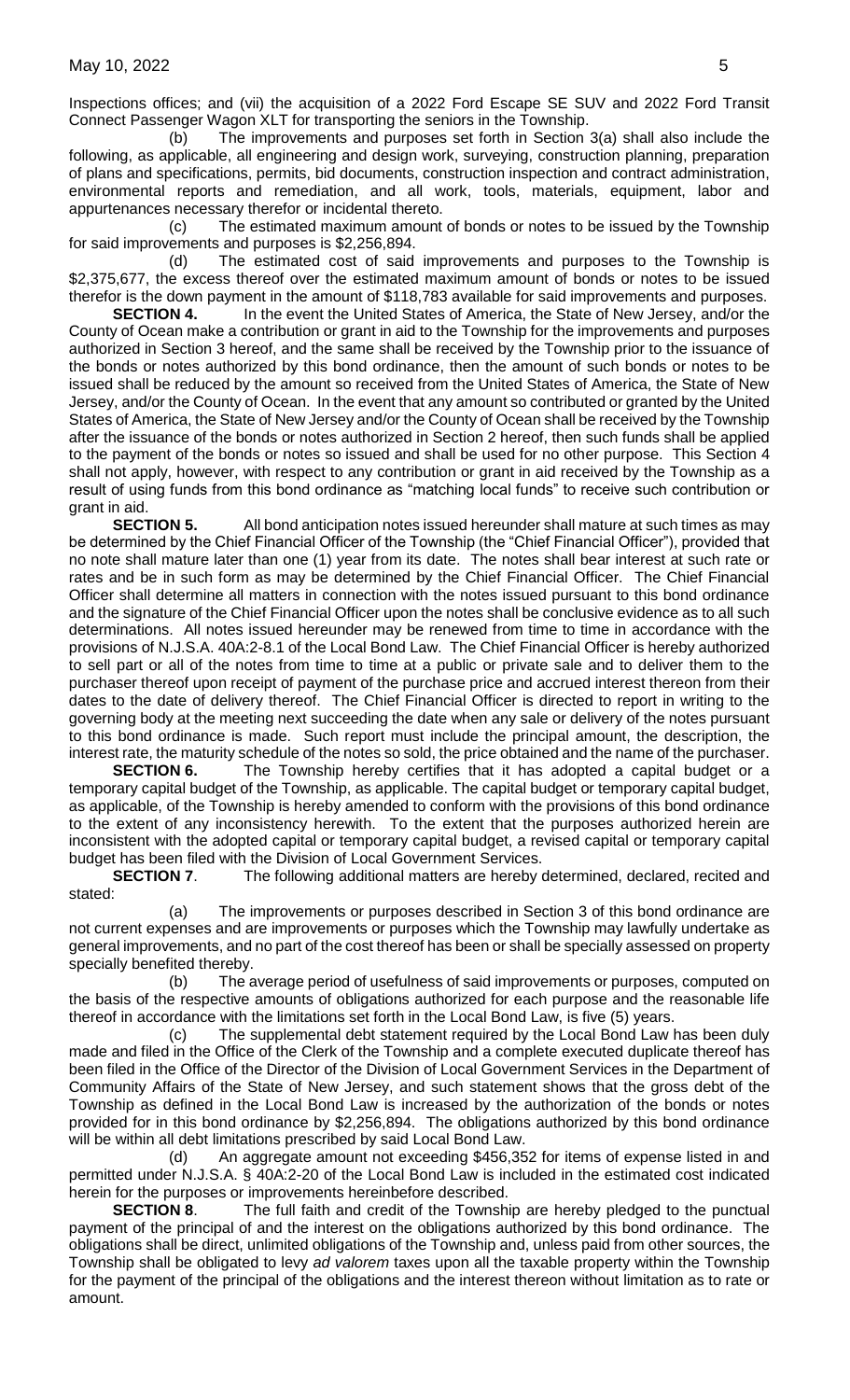**SECTION 9.** The Township reasonably expects to reimburse any expenditures toward the costs of the improvements or purposes described in Section 3 hereof and paid prior to the issuance of any bonds or notes authorized by this bond ordinance with the proceeds of such bonds or notes. This Section 9 is intended to be and hereby is a declaration of the Township's official intent to reimburse any expenditure toward the costs of the improvements or purposes described in Section 3 hereof to be incurred and paid prior to the issuance of bonds or notes authorized herein in accordance with Treasury Regulation Section 1.150-2. All reimbursement allocations will occur not later than eighteen (18) months after the later of (i) the date the expenditure from a source other than any bonds or notes authorized by this bond ordinance is paid, or (ii) the date the improvements or purposes described in Section 3 hereof are "placed in service" (within the meaning of Treasury Regulation §1.150-2) or abandoned, but in no event more than three (3) years after the expenditure is paid.

**SECTION 10.** The Chief Financial Officer is hereby authorized to prepare and to update from time to time as necessary a financial disclosure document to be distributed in connection with the sale of the obligations of the Township authorized herein and to execute such disclosure document on behalf of the Township. The Chief Financial Officer is further authorized to enter into the appropriate undertaking to provide secondary market disclosure on behalf of the Township pursuant to Rule 15c2-12 of the Securities and Exchange Commission (the "Rule") for the benefit of holders and beneficial owners of the obligations of the Township, which are authorized herein, and to amend such undertaking from time to time in connection with any change in law, or interpretation thereof, provided such undertaking is and continues to be, in the opinion of a nationally recognized bond counsel, consistent with the requirements of the Rule. In the event that the Township fails to comply with its undertaking, the Township shall not be liable for any monetary damages, and the remedy shall be limited to specific performance of the undertaking.

**SECTION 11.** The Township covenants to maintain the exclusion from gross income under Section 103(a) of the Internal Revenue Code of 1986, as amended, of the interest on all bonds and notes issued on a tax-exempt basis under this bond ordinance.

**SECTION 12.** This bond ordinance shall take effect twenty (20) days after the first publication hereof after final adoption, as provided by the Local Bond Law.

#### **Ordinance on First Reading: Bond Ordinance 7 Year Life**

Clerk Iannarone read the title of the Ordinance into the record.

Motion by Councilman Halloran and seconded by Councilwoman Zapcic to adopt the following Ordinance on First Reading and said Ordinance be published as provided by law:

All Council Members voted AYE on Roll Call.

**BOND ORDINANCE PROVIDING FOR VARIOUS CAPITAL IMPROVEMENTS AND ACQUISITIONS, IN AND BY THE TOWNSHIP OF BRICK, IN THE COUNTY OF OCEAN, STATE OF NEW JERSEY; APPROPRIATING \$452,320 THEREFOR AND AUTHORIZING THE ISSUANCE OF \$429,704 BONDS OR NOTES TO FINANCE PART OF THE COST THEREOF**

**BE IT ORDAINED AND ENACTED BY THE TOWNSHIP COUNCIL OF THE TOWNSHIP OF BRICK, IN THE COUNTY OF OCEAN, STATE OF NEW JERSEY** (not less than two-thirds of all members thereof affirmatively concurring) **AS FOLLOWS**:

**SECTION 1.** The improvements or purposes described in Section 3 of this bond ordinance are hereby authorized to be undertaken by the Township of Brick, in the County of Ocean, State of New Jersey (the "Township") as general improvements. For the said improvements or purposes stated in Section 3 hereof, there is hereby appropriated the principal amount of \$452,320, said amount being inclusive of a down payment in the amount of \$22,616 now available for said improvements or purposes as required by the Local Bond Law, as amended and supplemented (N.J.S.A. § 40A:2-1 et seq.) (the "Local Bond Law"), by virtue of an appropriation from the Capital Improvement Fund of the Township for down payment or capital improvement purposes in a previously adopted budget or budgets of the Township.

**SECTION 2.** For the financing of said improvements or purposes described in Section 3 hereof and to meet the part of said \$452,320 appropriation not provided for by said down payment referred to in Section 1 hereof, negotiable bonds of the Township are hereby authorized to be issued in the aggregate principal amount of \$429,704 pursuant to, and within the limitations prescribed by, the Local Bond Law. In anticipation of the issuance of said bonds and to temporarily finance said improvements or purposes, negotiable notes of the Township in an aggregate principal amount not exceeding \$429,704 are hereby authorized to be issued pursuant to, and within the limitations prescribed by, said Local Bond Law.

**SECTION 3.** (a) The improvements hereby authorized and the purposes for the financing of which said obligations are to be issued are for the acquisition and installation, as applicable, of various hardware and software technology and related computer equipment, including, but not limited to, laptops, personal computers (PC's), monitors/TVs, cameras, two (2) uninterruptible power supply (UPS) battery backup power systems and additional storage for the UPS backup systems; high-end PC's for body worn camera editing, Panasonic Toughbook F255 laptops, and an additional New World software application for exporting Computer Aided Dispatch (CAD) call data to Emergency Medical Services ("EMS") charts,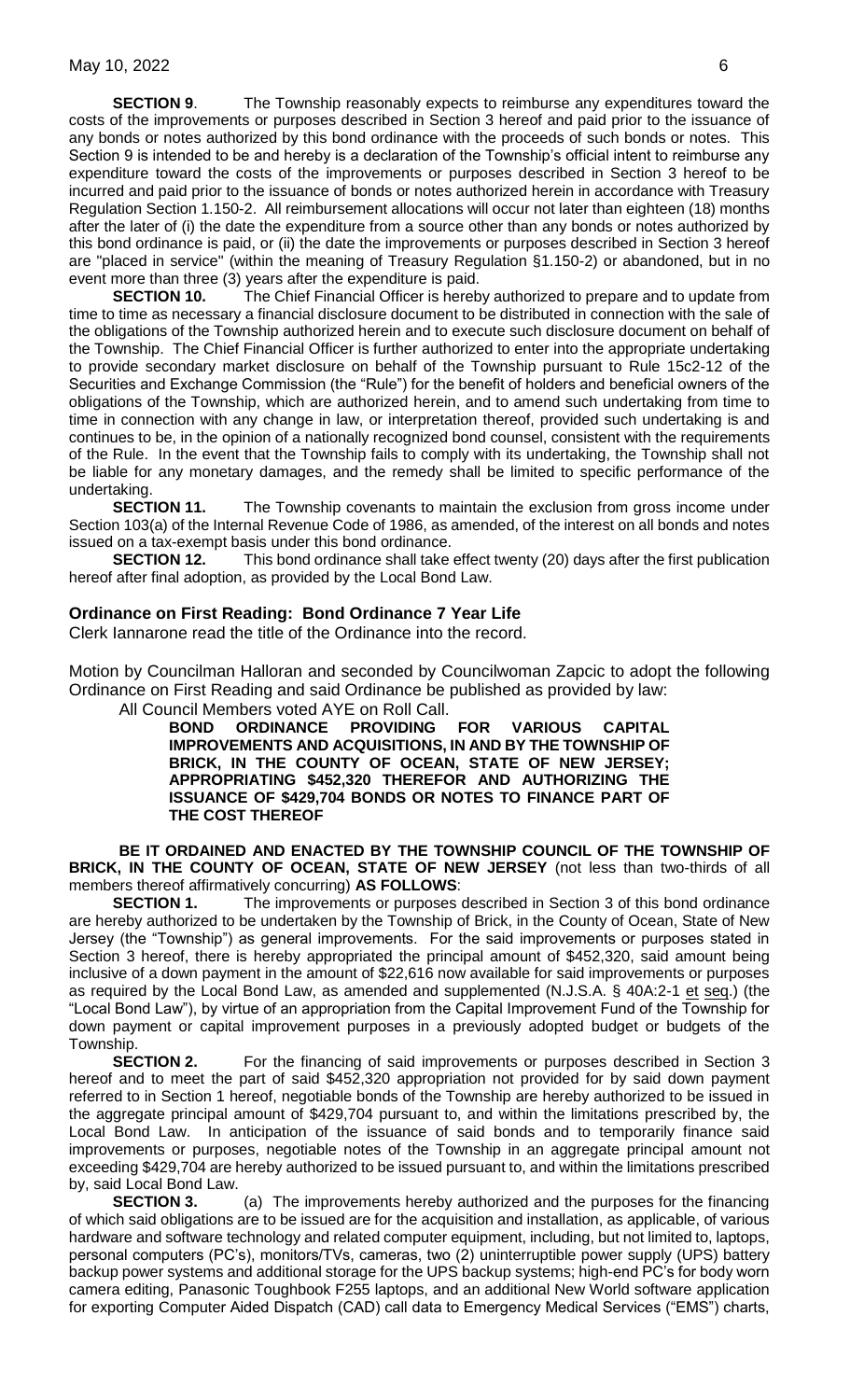all for use by various departments within the Township, including, but not limited to, the Information and Technology Department, the EMS Department and the Police Department.

(b) The improvements and purposes set forth in Section 3(a) shall also include the following, as applicable, all engineering and design work, surveying, construction planning, preparation of plans and specifications, permits, bid documents, construction inspection and contract administration, environmental reports and remediation, and all work, tools, materials, equipment, labor and appurtenances necessary therefor or incidental thereto.

(c) The estimated maximum amount of bonds or notes to be issued by the Township for said improvements and purposes is \$429,704.

(d) The estimated cost of said improvements and purposes to the Township is \$452,320, the excess thereof over the estimated maximum amount of bonds or notes to be issued therefor is the down payment in the amount of \$22,616 available for said improvements and purposes.

**SECTION 4.** In the event the United States of America, the State of New Jersey, and/or the County of Ocean make a contribution or grant in aid to the Township for the improvements and purposes authorized in Section 3 hereof, and the same shall be received by the Township prior to the issuance of the bonds or notes authorized by this bond ordinance, then the amount of such bonds or notes to be issued shall be reduced by the amount so received from the United States of America, the State of New Jersey, and/or the County of Ocean. In the event that any amount so contributed or granted by the United States of America, the State of New Jersey and/or the County of Ocean shall be received by the Township after the issuance of the bonds or notes authorized in Section 2 hereof, then such funds shall be applied to the payment of the bonds or notes so issued and shall be used for no other purpose. This Section 4 shall not apply, however, with respect to any contribution or grant in aid received by the Township as a result of using funds from this bond ordinance as "matching local funds" to receive such contribution or grant in aid.

**SECTION 5.** All bond anticipation notes issued hereunder shall mature at such times as may be determined by the Chief Financial Officer of the Township (the "Chief Financial Officer"), provided that no note shall mature later than one (1) year from its date. The notes shall bear interest at such rate or rates and be in such form as may be determined by the Chief Financial Officer. The Chief Financial Officer shall determine all matters in connection with the notes issued pursuant to this bond ordinance and the signature of the Chief Financial Officer upon the notes shall be conclusive evidence as to all such determinations. All notes issued hereunder may be renewed from time to time in accordance with the provisions of N.J.S.A. 40A:2-8.1 of the Local Bond Law. The Chief Financial Officer is hereby authorized to sell part or all of the notes from time to time at a public or private sale and to deliver them to the purchaser thereof upon receipt of payment of the purchase price and accrued interest thereon from their dates to the date of delivery thereof. The Chief Financial Officer is directed to report in writing to the governing body at the meeting next succeeding the date when any sale or delivery of the notes pursuant to this bond ordinance is made. Such report must include the principal amount, the description, the interest rate, the maturity schedule of the notes so sold, the price obtained and the name of the purchaser.

**SECTION 6.** The Township hereby certifies that it has adopted a capital budget or a temporary capital budget of the Township, as applicable. The capital budget or temporary capital budget, as applicable, of the Township is hereby amended to conform with the provisions of this bond ordinance to the extent of any inconsistency herewith. To the extent that the purposes authorized herein are inconsistent with the adopted capital or temporary capital budget, a revised capital or temporary capital budget has been filed with the Division of Local Government Services.

**SECTION 7.** The following additional matters are hereby determined, declared, recited and stated:

(a) The improvements or purposes described in Section 3 of this bond ordinance are not current expenses and are improvements or purposes which the Township may lawfully undertake as general improvements, and no part of the cost thereof has been or shall be specially assessed on property specially benefited thereby.

(b) The average period of usefulness of said improvements or purposes, computed on the basis of the respective amounts of obligations authorized for each purpose and the reasonable life thereof in accordance with the limitations set forth in the Local Bond Law, is seven (7) years.

The supplemental debt statement required by the Local Bond Law has been duly made and filed in the Office of the Clerk of the Township and a complete executed duplicate thereof has been filed in the Office of the Director of the Division of Local Government Services in the Department of Community Affairs of the State of New Jersey, and such statement shows that the gross debt of the Township as defined in the Local Bond Law is increased by the authorization of the bonds or notes provided for in this bond ordinance by \$429,704. The obligations authorized by this bond ordinance will be within all debt limitations prescribed by said Local Bond Law.

(d) An aggregate amount not exceeding \$67,848 for items of expense listed in and permitted under N.J.S.A. § 40A:2-20 of the Local Bond Law is included in the estimated cost indicated herein for the purposes or improvements hereinbefore described.

**SECTION 8.** The full faith and credit of the Township are hereby pledged to the punctual payment of the principal of and the interest on the obligations authorized by this bond ordinance. The obligations shall be direct, unlimited obligations of the Township and, unless paid from other sources, the Township shall be obligated to levy *ad valorem* taxes upon all the taxable property within the Township for the payment of the principal of the obligations and the interest thereon without limitation as to rate or amount.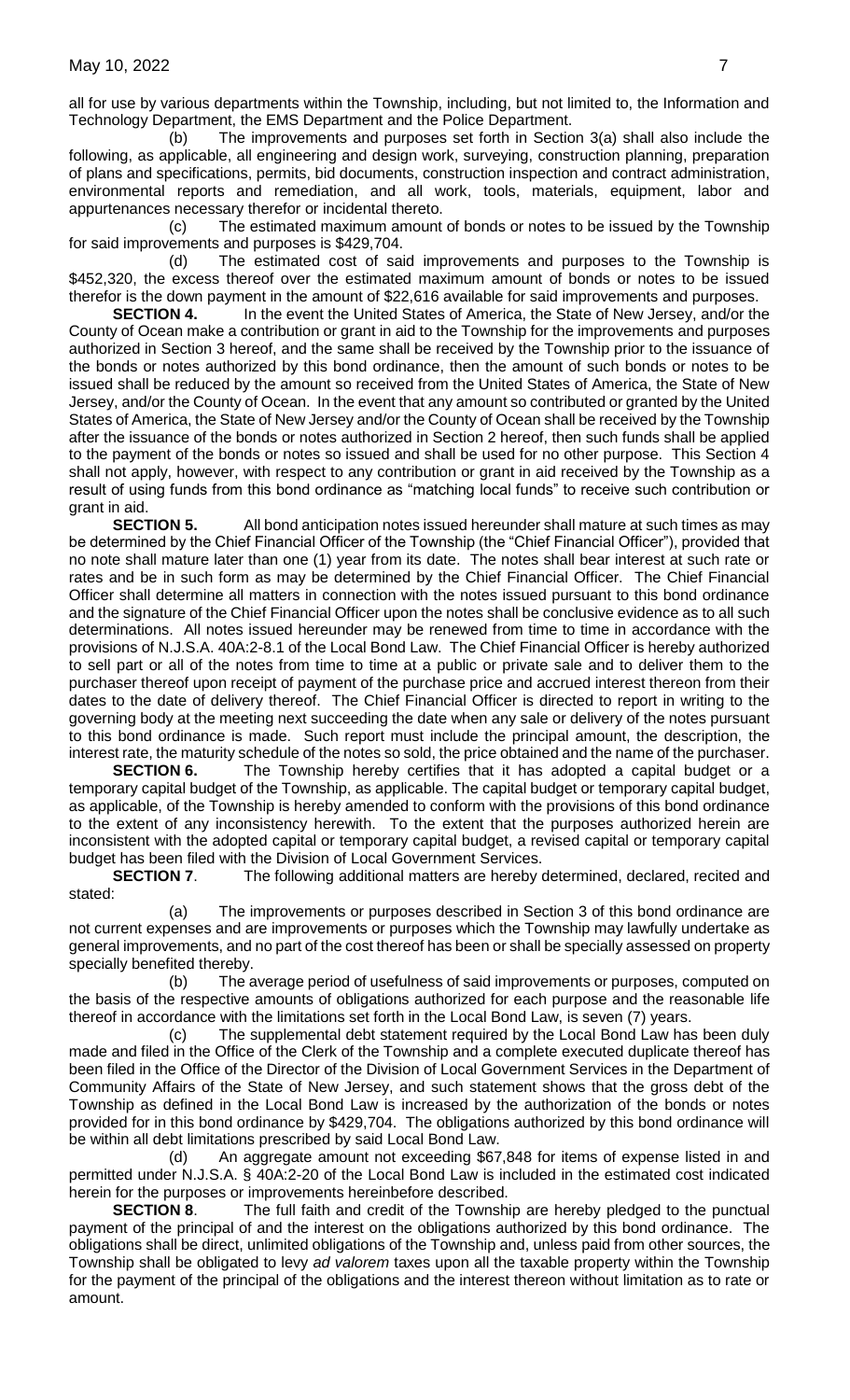**SECTION 9.** The Township reasonably expects to reimburse any expenditures toward the costs of the improvements or purposes described in Section 3 hereof and paid prior to the issuance of any bonds or notes authorized by this bond ordinance with the proceeds of such bonds or notes. This Section 9 is intended to be and hereby is a declaration of the Township's official intent to reimburse any expenditure toward the costs of the improvements or purposes described in Section 3 hereof to be incurred and paid prior to the issuance of bonds or notes authorized herein in accordance with Treasury Regulation Section 1.150-2. All reimbursement allocations will occur not later than eighteen (18) months after the later of (i) the date the expenditure from a source other than any bonds or notes authorized by this bond ordinance is paid, or (ii) the date the improvements or purposes described in Section 3 hereof are "placed in service" (within the meaning of Treasury Regulation §1.150-2) or abandoned, but in no event more than three (3) years after the expenditure is paid.

**SECTION 10.** The Chief Financial Officer is hereby authorized to prepare and to update from time to time as necessary a financial disclosure document to be distributed in connection with the sale of the obligations of the Township authorized herein and to execute such disclosure document on behalf of the Township. The Chief Financial Officer is further authorized to enter into the appropriate undertaking to provide secondary market disclosure on behalf of the Township pursuant to Rule 15c2-12 of the Securities and Exchange Commission (the "Rule") for the benefit of holders and beneficial owners of the obligations of the Township, which are authorized herein, and to amend such undertaking from time to time in connection with any change in law, or interpretation thereof, provided such undertaking is and continues to be, in the opinion of a nationally recognized bond counsel, consistent with the requirements of the Rule. In the event that the Township fails to comply with its undertaking, the Township shall not be liable for any monetary damages, and the remedy shall be limited to specific performance of the undertaking.

**SECTION 11.** The Township covenants to maintain the exclusion from gross income under Section 103(a) of the Internal Revenue Code of 1986, as amended, of the interest on all bonds and notes issued on a tax-exempt basis under this bond ordinance.

**SECTION 12.** This bond ordinance shall take effect twenty (20) days after the first publication hereof after final adoption, as provided by the Local Bond Law.

#### **Ordinance on First Reading: Bond Ordinance 10 Year Life**

Clerk Iannarone read the title of the Ordinance into the record.

Motion by Councilman Halloran and seconded by Councilwoman Pontoriero to adopt the following Ordinance on First Reading and said Ordinance be published as provided by law: All Council Members voted AYE on Roll Call.

> **BOND ORDINANCE PROVIDING FOR VARIOUS CAPITAL IMPROVEMENTS AND ACQUISITIONS, IN AND BY THE TOWNSHIP OF BRICK, IN THE COUNTY OF OCEAN, STATE OF NEW JERSEY; APPROPRIATING \$3,286,303 THEREFOR AND AUTHORIZING THE ISSUANCE OF \$3,121,987 BONDS OR NOTES TO FINANCE PART OF THE COST THEREOF**

**BE IT ORDAINED AND ENACTED BY THE TOWNSHIP COUNCIL OF THE TOWNSHIP OF BRICK, IN THE COUNTY OF OCEAN, STATE OF NEW JERSEY** (not less than two-thirds of all members thereof affirmatively concurring) **AS FOLLOWS**:

**SECTION 1.** The improvements or purposes described in Section 3 of this bond ordinance are hereby authorized to be undertaken by the Township of Brick, in the County of Ocean, State of New Jersey (the "Township") as general improvements. For the said improvements or purposes stated in Section 3 hereof, there is hereby appropriated the principal amount of \$3,286,303, said amount being inclusive of a down payment in the amount of \$164,316 now available for said improvements or purposes as required by the Local Bond Law, as amended and supplemented (N.J.S.A. § 40A:2-1 et seq.) (the "Local Bond Law"), by virtue of an appropriation from the Capital Improvement Fund of the Township for down payment or capital improvement purposes in a previously adopted budget or budgets of the Township.

**SECTION 2.** For the financing of said improvements or purposes described in Section 3 hereof and to meet the part of said \$3,286,303 appropriation not provided for by said down payment referred to in Section 1 hereof, negotiable bonds of the Township are hereby authorized to be issued in the aggregate principal amount of \$3,121,987 pursuant to, and within the limitations prescribed by, the Local Bond Law. In anticipation of the issuance of said bonds and to temporarily finance said improvements or purposes, negotiable notes of the Township in an aggregate principal amount not exceeding \$3,121,987 are hereby authorized to be issued pursuant to, and within the limitations prescribed by, said Local Bond Law.

**SECTION 3.** (a) The improvements hereby authorized and the purposes for the financing of which said obligations are to be issued are for: (i) various Class B roadway repairs and improvements at various locations throughout the Township, including, but not limited to, milling, paving, tarring, striping, curbs, aprons, ADA walkways and driveways; (ii) the acquisition of ten (10) Sure Fire Sound Suppressor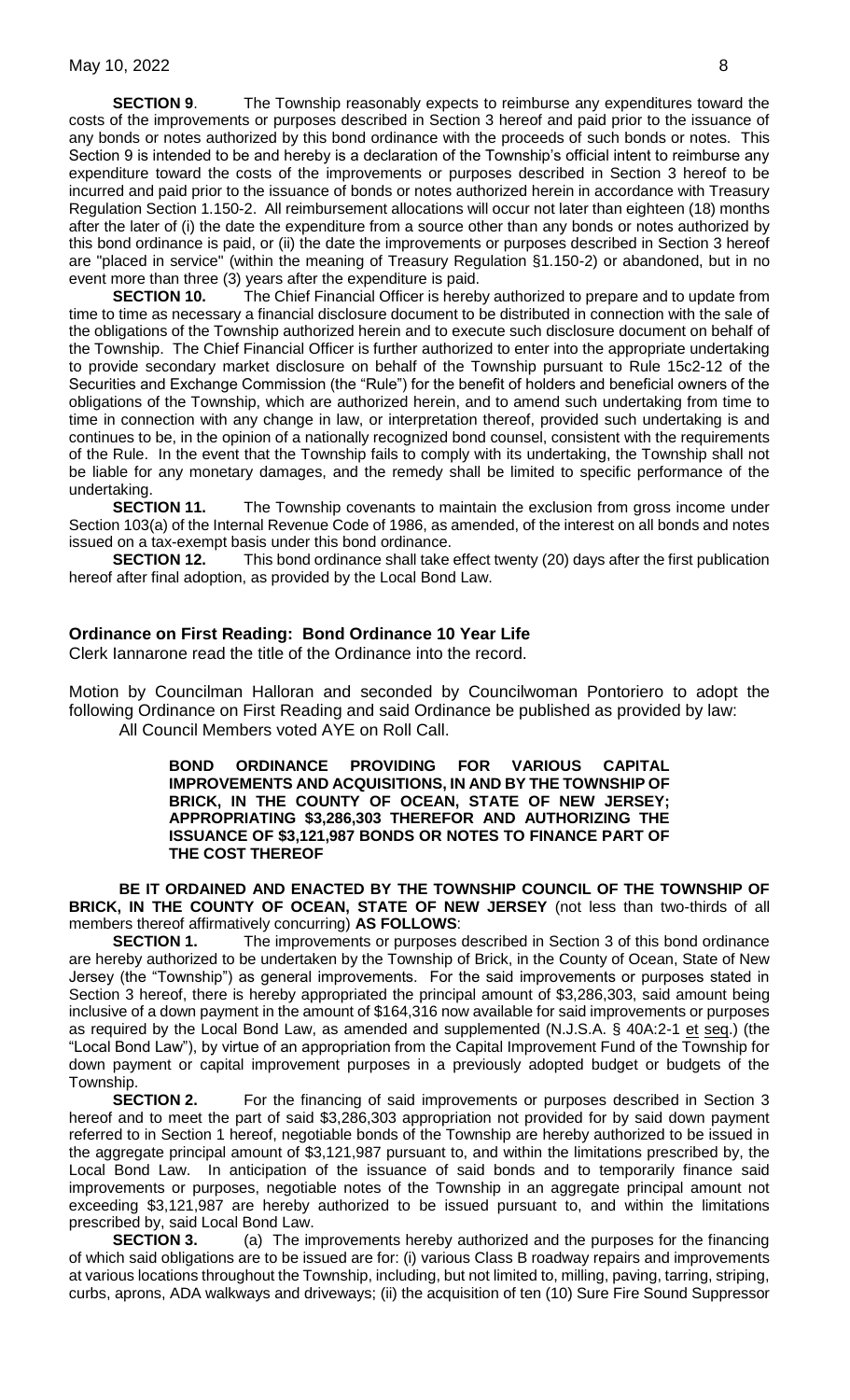Rifles, twelve (12) radio communication headsets with built-in hearing protection, a Remington 700 Bolt Action Rifle with Leupold Mark 6 Scope, ten (10) Colt CR6933 EPR 5.56MM 11.5 Inch Short Barreled Rifles, and a Jamar Technologies vehicle radar traffic counter, all for use by the Police Department; (iii) improvements and upgrades to various traffic lights/generators within the Township, all as part of the Township's Traffic Light Program; and (iv) the acquisition of a Stryker battery-powered hydraulic ambulance stretcher, and improvements and upgrades to various portable communication radios for use by the Emergency Medical Services Department.

(b) The improvements and purposes set forth in Section 3(a) shall also include the following, as applicable, all engineering and design work, surveying, construction planning, preparation of plans and specifications, permits, bid documents, construction inspection and contract administration, environmental reports and remediation, and all work, tools, materials, equipment, labor and appurtenances necessary therefor or incidental thereto.

(c) The estimated maximum amount of bonds or notes to be issued by the Township for said improvements and purposes is \$3,121,987.

(d) The estimated cost of said improvements and purposes to the Township is \$3,286,303, the excess thereof over the estimated maximum amount of bonds or notes to be issued therefor is the down payment in the amount of \$164,316 available for said improvements and purposes.

**SECTION 4.** In the event the United States of America, the State of New Jersey, and/or the County of Ocean make a contribution or grant in aid to the Township for the improvements and purposes authorized in Section 3 hereof, and the same shall be received by the Township prior to the issuance of the bonds or notes authorized by this bond ordinance, then the amount of such bonds or notes to be issued shall be reduced by the amount so received from the United States of America, the State of New Jersey, and/or the County of Ocean. In the event that any amount so contributed or granted by the United States of America, the State of New Jersey and/or the County of Ocean shall be received by the Township after the issuance of the bonds or notes authorized in Section 2 hereof, then such funds shall be applied to the payment of the bonds or notes so issued and shall be used for no other purpose. This Section 4 shall not apply, however, with respect to any contribution or grant in aid received by the Township as a result of using funds from this bond ordinance as "matching local funds" to receive such contribution or grant in aid.

**SECTION 5.** All bond anticipation notes issued hereunder shall mature at such times as may be determined by the Chief Financial Officer of the Township (the "Chief Financial Officer"), provided that no note shall mature later than one (1) year from its date. The notes shall bear interest at such rate or rates and be in such form as may be determined by the Chief Financial Officer. The Chief Financial Officer shall determine all matters in connection with the notes issued pursuant to this bond ordinance and the signature of the Chief Financial Officer upon the notes shall be conclusive evidence as to all such determinations. All notes issued hereunder may be renewed from time to time in accordance with the provisions of N.J.S.A. 40A:2-8.1 of the Local Bond Law. The Chief Financial Officer is hereby authorized to sell part or all of the notes from time to time at a public or private sale and to deliver them to the purchaser thereof upon receipt of payment of the purchase price and accrued interest thereon from their dates to the date of delivery thereof. The Chief Financial Officer is directed to report in writing to the governing body at the meeting next succeeding the date when any sale or delivery of the notes pursuant to this bond ordinance is made. Such report must include the principal amount, the description, the interest rate, the maturity schedule of the notes so sold, the price obtained and the name of the purchaser.

**SECTION 6.** The Township hereby certifies that it has adopted a capital budget or a temporary capital budget of the Township, as applicable. The capital budget or temporary capital budget, as applicable, of the Township is hereby amended to conform with the provisions of this bond ordinance to the extent of any inconsistency herewith. To the extent that the purposes authorized herein are inconsistent with the adopted capital or temporary capital budget, a revised capital or temporary capital budget has been filed with the Division of Local Government Services.

**SECTION 7.** The following additional matters are hereby determined, declared, recited and stated:

(a) The improvements or purposes described in Section 3 of this bond ordinance are not current expenses and are improvements or purposes which the Township may lawfully undertake as general improvements, and no part of the cost thereof has been or shall be specially assessed on property specially benefited thereby.

(b) The average period of usefulness of said improvements or purposes, computed on the basis of the respective amounts of obligations authorized for each purpose and the reasonable life thereof in accordance with the limitations set forth in the Local Bond Law, is ten (10) years.

(c) The supplemental debt statement required by the Local Bond Law has been duly made and filed in the Office of the Clerk of the Township and a complete executed duplicate thereof has been filed in the Office of the Director of the Division of Local Government Services in the Department of Community Affairs of the State of New Jersey, and such statement shows that the gross debt of the Township as defined in the Local Bond Law is increased by the authorization of the bonds or notes provided for in this bond ordinance by \$3,121,987. The obligations authorized by this bond ordinance will be within all debt limitations prescribed by said Local Bond Law.

(d) An aggregate amount not exceeding \$1,565,696 for items of expense listed in and permitted under N.J.S.A. § 40A:2-20 of the Local Bond Law is included in the estimated cost indicated herein for the purposes or improvements hereinbefore described.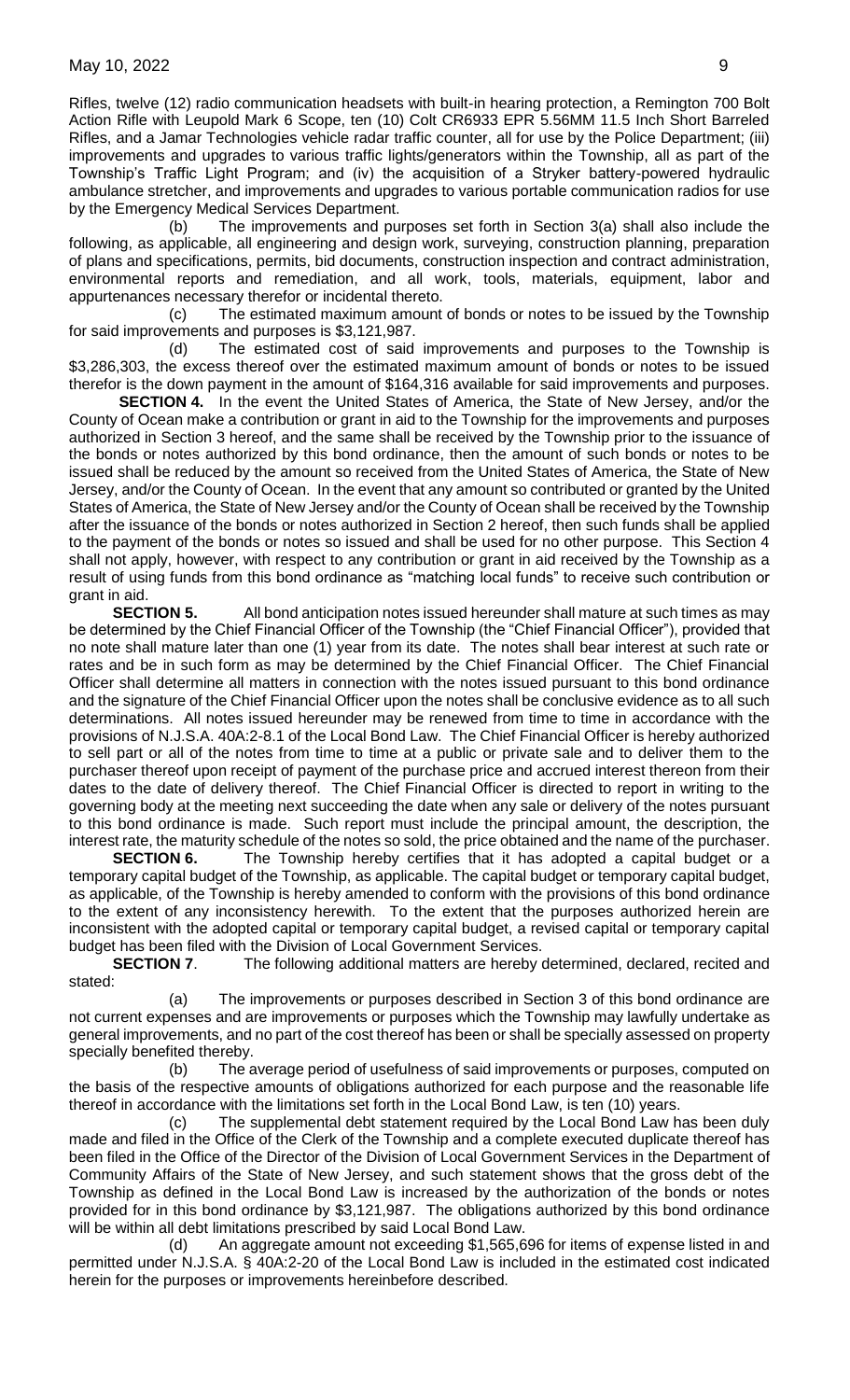**SECTION 8.** The full faith and credit of the Township are hereby pledged to the punctual payment of the principal of and the interest on the obligations authorized by this bond ordinance. The obligations shall be direct, unlimited obligations of the Township and, unless paid from other sources, the Township shall be obligated to levy *ad valorem* taxes upon all the taxable property within the Township for the payment of the principal of the obligations and the interest thereon without limitation as to rate or amount.

**SECTION 9.** The Township reasonably expects to reimburse any expenditures toward the costs of the improvements or purposes described in Section 3 hereof and paid prior to the issuance of any bonds or notes authorized by this bond ordinance with the proceeds of such bonds or notes. This Section 9 is intended to be and hereby is a declaration of the Township's official intent to reimburse any expenditure toward the costs of the improvements or purposes described in Section 3 hereof to be incurred and paid prior to the issuance of bonds or notes authorized herein in accordance with Treasury Regulation Section 1.150-2. All reimbursement allocations will occur not later than eighteen (18) months after the later of (i) the date the expenditure from a source other than any bonds or notes authorized by this bond ordinance is paid, or (ii) the date the improvements or purposes described in Section 3 hereof are "placed in service" (within the meaning of Treasury Regulation §1.150-2) or abandoned, but in no event more than three (3) years after the expenditure is paid.

**SECTION 10.** The Chief Financial Officer is hereby authorized to prepare and to update from time to time as necessary a financial disclosure document to be distributed in connection with the sale of the obligations of the Township authorized herein and to execute such disclosure document on behalf of the Township. The Chief Financial Officer is further authorized to enter into the appropriate undertaking to provide secondary market disclosure on behalf of the Township pursuant to Rule 15c2-12 of the Securities and Exchange Commission (the "Rule") for the benefit of holders and beneficial owners of the obligations of the Township, which are authorized herein, and to amend such undertaking from time to time in connection with any change in law, or interpretation thereof, provided such undertaking is and continues to be, in the opinion of a nationally recognized bond counsel, consistent with the requirements of the Rule. In the event that the Township fails to comply with its undertaking, the Township shall not be liable for any monetary damages, and the remedy shall be limited to specific performance of the undertaking.

**SECTION 11.** The Township covenants to maintain the exclusion from gross income under Section 103(a) of the Internal Revenue Code of 1986, as amended, of the interest on all bonds and notes issued on a tax-exempt basis under this bond ordinance.

**SECTION 12.** This bond ordinance shall take effect twenty (20) days after the first publication hereof after final adoption, as provided by the Local Bond Law.

## **Ordinance on First Reading: Bond Ordinance 15 Year Life**

Clerk Iannarone read the title of the Ordinance into the record.

Motion by Councilman Halloran and seconded by Councilman Albanese to adopt the following Ordinance on First Reading and said Ordinance be published as provided by law: All Council Members voted AYE on Roll Call.

> **BOND ORDINANCE PROVIDING FOR VARIOUS CAPITAL IMPROVEMENTS AND ACQUISITIONS, IN AND BY THE TOWNSHIP OF BRICK, IN THE COUNTY OF OCEAN, STATE OF NEW JERSEY; APPROPRIATING \$3,885,700 THEREFOR AND AUTHORIZING THE ISSUANCE OF \$3,691,415 BONDS OR NOTES TO FINANCE PART OF THE COST THEREOF**

**BE IT ORDAINED AND ENACTED BY THE TOWNSHIP COUNCIL OF THE TOWNSHIP OF BRICK, IN THE COUNTY OF OCEAN, STATE OF NEW JERSEY** (not less than two-thirds of all members thereof affirmatively concurring) **AS FOLLOWS**:

**SECTION 1.** The improvements or purposes described in Section 3 of this bond ordinance are hereby authorized to be undertaken by the Township of Brick, in the County of Ocean, State of New Jersey (the "Township") as general improvements. For the said improvements or purposes stated in Section 3 hereof, there is hereby appropriated the principal amount of \$3,885,700, said amount being inclusive of a down payment in the amount of \$194,285 now available for said improvements or purposes as required by the Local Bond Law, as amended and supplemented (N.J.S.A. § 40A:2-1 et seq.) (the "Local Bond Law"), by virtue of an appropriation from the Capital Improvement Fund of the Township for down payment or capital improvement purposes in a previously adopted budget or budgets of the Township.

**SECTION 2.** For the financing of said improvements or purposes described in Section 3 hereof and to meet the part of said \$3,885,700 appropriation not provided for by said down payment referred to in Section 1 hereof, negotiable bonds of the Township are hereby authorized to be issued in the aggregate principal amount of \$3,691,415 pursuant to, and within the limitations prescribed by, the Local Bond Law. In anticipation of the issuance of said bonds and to temporarily finance said improvements or purposes, negotiable notes of the Township in an aggregate principal amount not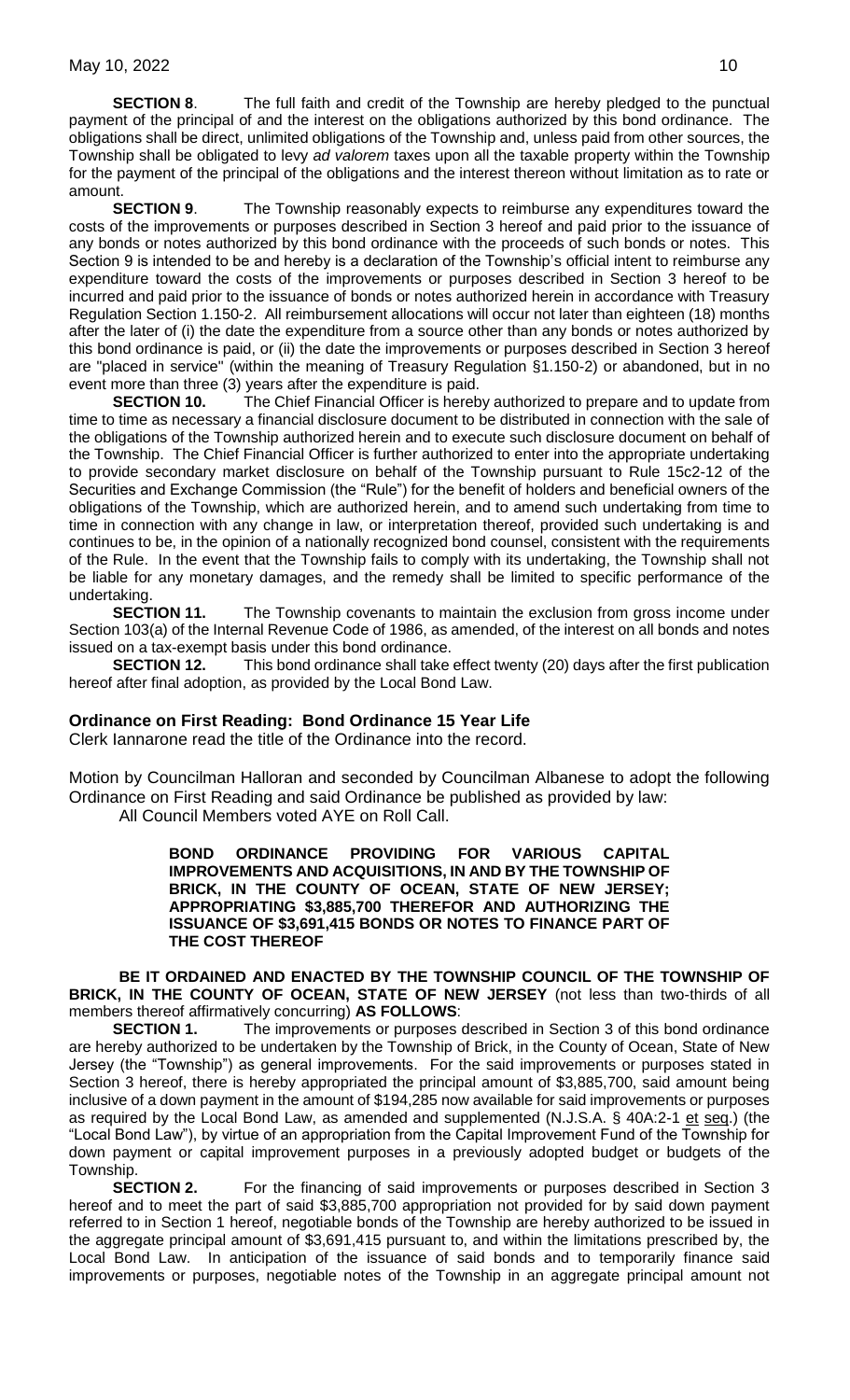exceeding \$3,691,415 are hereby authorized to be issued pursuant to, and within the limitations prescribed by, said Local Bond Law.

**SECTION 3.** (a) The improvements hereby authorized and the purposes for the financing of which said obligations are to be issued are for: (i) the acquisition and installation of tidal check values at various low lying areas throughout the Township; (ii) drainage, bulkhead, and dredging improvements, as applicable, to various locations throughout the Township, including, but not limited to, Fletcher Drive, Channel Drive, Birch Bark Drive, Club House Plaza, Scheiber Drive and Hamilton Drive; (iii) a master site plan for the construction of a new Department of Public Works ("DPW") building; (iv) recreational park improvements and upgrades to existing parks and beaches at various locations throughout the Township, including, but not limited to, Mallard Point Park and beachfront fencing; (v) the acquisition and installation of a Plymovent system for the Police Department to be used for the extraction and filtration of polluted indoor air, as well as visible and invisible air pollutants, such as welding fumes, oil mist, vehicle emissions and dust; (vi) improvements and upgrades to the dispatch radio consoles for the Police Department to provide a vital link between dispatchers and field personnel, helping to coordinate operations, monitor the safety of personnel and respond to emergencies, all as part of the Township's radio project; (vii) construction of a new Police Department Special Operations Building to be located behind the Township's Municipal Building; (viii) the acquisition and installation, as applicable, of a lightning warning alert system, a landfill monitoring system, new carpeting in the Tax Collector's and Mayor's offices, a new flag pole at Bayside Park, and loft/pallet racks and an enclosed trailer for the DPW; (ix) improvements and upgrades to the radio/Global Positioning System (GPS) for the DPW; and (x) improvements, repairs and upgrades, as applicable, to the Emma Havens Young Elementary School.

(b) The improvements and purposes set forth in Section 3(a) shall also include the following, as applicable, all engineering and design work, surveying, construction planning, preparation of plans and specifications, permits, bid documents, construction inspection and contract administration, environmental reports and remediation, and all work, tools, materials, equipment, labor and appurtenances necessary therefor or incidental thereto.

(c) The estimated maximum amount of bonds or notes to be issued by the Township for said improvements and purposes is \$3,691,415.

(d) The estimated cost of said improvements and purposes to the Township is \$3,885,700, the excess thereof over the estimated maximum amount of bonds or notes to be issued therefor is the down payment in the amount of \$194,285 available for said improvements and purposes.

**SECTION 4.** In the event the United States of America, the State of New Jersey, and/or the County of Ocean make a contribution or grant in aid to the Township for the improvements and purposes authorized in Section 3 hereof, and the same shall be received by the Township prior to the issuance of the bonds or notes authorized by this bond ordinance, then the amount of such bonds or notes to be issued shall be reduced by the amount so received from the United States of America, the State of New Jersey, and/or the County of Ocean. In the event that any amount so contributed or granted by the United States of America, the State of New Jersey and/or the County of Ocean shall be received by the Township after the issuance of the bonds or notes authorized in Section 2 hereof, then such funds shall be applied to the payment of the bonds or notes so issued and shall be used for no other purpose. This Section 4 shall not apply, however, with respect to any contribution or grant in aid received by the Township as a result of using funds from this bond ordinance as "matching local funds" to receive such contribution or grant in aid.

**SECTION 5.** All bond anticipation notes issued hereunder shall mature at such times as may be determined by the Chief Financial Officer of the Township (the "Chief Financial Officer"), provided that no note shall mature later than one (1) year from its date. The notes shall bear interest at such rate or rates and be in such form as may be determined by the Chief Financial Officer. The Chief Financial Officer shall determine all matters in connection with the notes issued pursuant to this bond ordinance and the signature of the Chief Financial Officer upon the notes shall be conclusive evidence as to all such determinations. All notes issued hereunder may be renewed from time to time in accordance with the provisions of N.J.S.A. 40A:2-8.1 of the Local Bond Law. The Chief Financial Officer is hereby authorized to sell part or all of the notes from time to time at a public or private sale and to deliver them to the purchaser thereof upon receipt of payment of the purchase price and accrued interest thereon from their dates to the date of delivery thereof. The Chief Financial Officer is directed to report in writing to the governing body at the meeting next succeeding the date when any sale or delivery of the notes pursuant to this bond ordinance is made. Such report must include the principal amount, the description, the interest rate, the maturity schedule of the notes so sold, the price obtained and the name of the purchaser.

**SECTION 6.** The Township hereby certifies that it has adopted a capital budget or a temporary capital budget of the Township, as applicable. The capital budget or temporary capital budget, as applicable, of the Township is hereby amended to conform with the provisions of this bond ordinance to the extent of any inconsistency herewith. To the extent that the purposes authorized herein are inconsistent with the adopted capital or temporary capital budget, a revised capital or temporary capital budget has been filed with the Division of Local Government Services.

**SECTION 7.** The following additional matters are hereby determined, declared, recited and stated:

(a) The improvements or purposes described in Section 3 of this bond ordinance are not current expenses and are improvements or purposes which the Township may lawfully undertake as general improvements, and no part of the cost thereof has been or shall be specially assessed on property specially benefited thereby.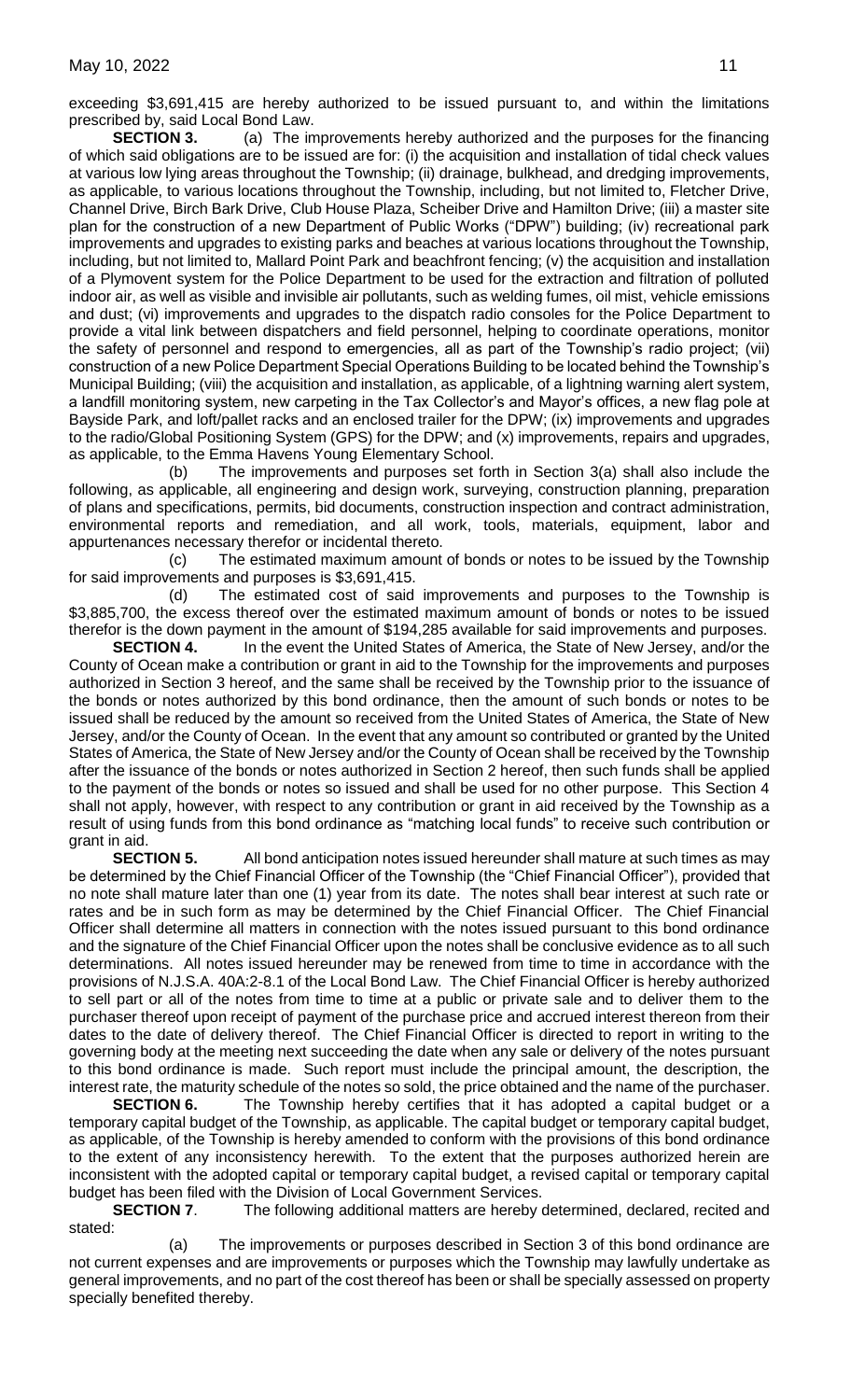(b) The average period of usefulness of said improvements or purposes, computed on the basis of the respective amounts of obligations authorized for each purpose and the reasonable life thereof in accordance with the limitations set forth in the Local Bond Law, is fifteen (15) years.

(c) The supplemental debt statement required by the Local Bond Law has been duly made and filed in the Office of the Clerk of the Township and a complete executed duplicate thereof has been filed in the Office of the Director of the Division of Local Government Services in the Department of Community Affairs of the State of New Jersey, and such statement shows that the gross debt of the Township as defined in the Local Bond Law is increased by the authorization of the bonds or notes provided for in this bond ordinance by \$3,691,415. The obligations authorized by this bond ordinance will be within all debt limitations prescribed by said Local Bond Law.

(d) An aggregate amount not exceeding \$1,622,860 for items of expense listed in and permitted under N.J.S.A. § 40A:2-20 of the Local Bond Law is included in the estimated cost indicated herein for the purposes or improvements hereinbefore described.

**SECTION 8.** The full faith and credit of the Township are hereby pledged to the punctual payment of the principal of and the interest on the obligations authorized by this bond ordinance. The obligations shall be direct, unlimited obligations of the Township and, unless paid from other sources, the Township shall be obligated to levy *ad valorem* taxes upon all the taxable property within the Township for the payment of the principal of the obligations and the interest thereon without limitation as to rate or amount.

**SECTION 9**. The Township reasonably expects to reimburse any expenditures toward the costs of the improvements or purposes described in Section 3 hereof and paid prior to the issuance of any bonds or notes authorized by this bond ordinance with the proceeds of such bonds or notes. This Section 9 is intended to be and hereby is a declaration of the Township's official intent to reimburse any expenditure toward the costs of the improvements or purposes described in Section 3 hereof to be incurred and paid prior to the issuance of bonds or notes authorized herein in accordance with Treasury Regulation Section 1.150-2. All reimbursement allocations will occur not later than eighteen (18) months after the later of (i) the date the expenditure from a source other than any bonds or notes authorized by this bond ordinance is paid, or (ii) the date the improvements or purposes described in Section 3 hereof are "placed in service" (within the meaning of Treasury Regulation §1.150-2) or abandoned, but in no event more than three (3) years after the expenditure is paid.

**SECTION 10.** The Chief Financial Officer is hereby authorized to prepare and to update from time to time as necessary a financial disclosure document to be distributed in connection with the sale of the obligations of the Township authorized herein and to execute such disclosure document on behalf of the Township. The Chief Financial Officer is further authorized to enter into the appropriate undertaking to provide secondary market disclosure on behalf of the Township pursuant to Rule 15c2-12 of the Securities and Exchange Commission (the "Rule") for the benefit of holders and beneficial owners of the obligations of the Township, which are authorized herein, and to amend such undertaking from time to time in connection with any change in law, or interpretation thereof, provided such undertaking is and continues to be, in the opinion of a nationally recognized bond counsel, consistent with the requirements of the Rule. In the event that the Township fails to comply with its undertaking, the Township shall not be liable for any monetary damages, and the remedy shall be limited to specific performance of the undertaking.

**SECTION 11.** The Township covenants to maintain the exclusion from gross income under Section 103(a) of the Internal Revenue Code of 1986, as amended, of the interest on all bonds and notes issued on a tax-exempt basis under this bond ordinance.

**SECTION 12.** This bond ordinance shall take effect twenty (20) days after the first publication hereof after final adoption, as provided by the Local Bond Law.

## **Ordinance on Second Reading: Vacating Rights to a Public Right-of-Way – Division Street - Block 857 Lot 22**

Clerk Iannarone read the title of the Ordinance into the record.

President Minichino said the Council's Land Use Committee is recommending vacating a public right-of-way on Division Street. He said this request was originally review by the Committee in August 2021 and at that time, a resident reached out in regards to a suspected error on the tax map. He explained the suspected error appears as a "10' Wide Easement" on the tax map that runs through the property at 35 Division Street (Block 857 Lot 22). He said the easement passes through both lots 22 and 23, the neighboring property. He advised this easement actually originated on Lot 23 as a "10' Wide Right of Way and was determined by a deed from 1956 for the specific tract of land, that mentions the establishment of the R.O.W. occurring on a Civil Engineering Plan from 1951. He said the Township has been provided with a survey map, certified letters from the neighboring property owners confirming no interest, and a Termination of Access Easement.

President Minichino opened the public hearing on the Ordinance.

There were no comments from the public.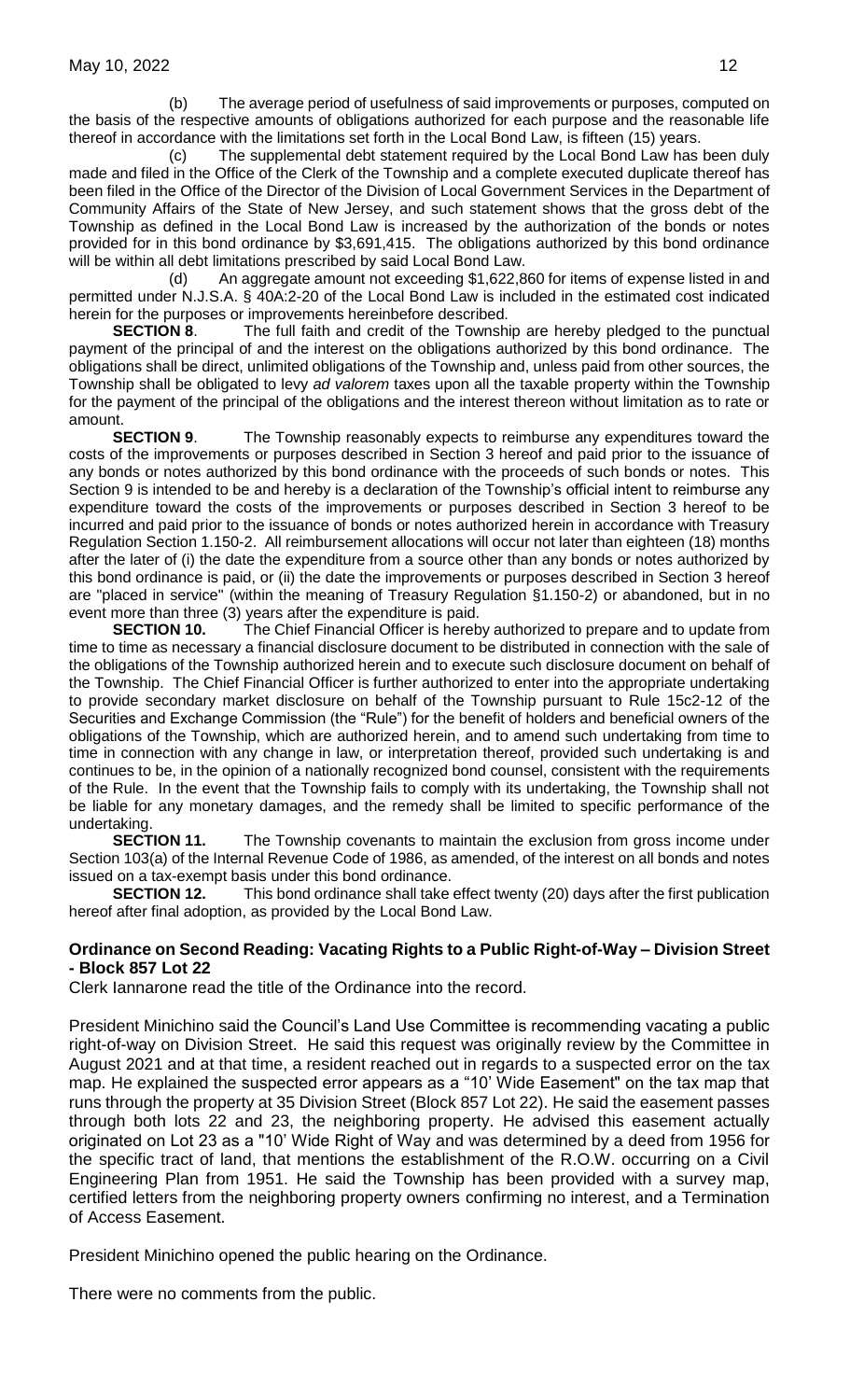President Minichino closed the public hearing on the Ordinance.

Motion by Councilman Halloran and seconded by Councilwoman Zapcic to adopt the following Ordinance on Second and Final Reading and said Ordinance be published as provided by law: All Council Members voted AYE on Roll Call.

#### **AN ORDINANCE VACATING ANY RIGHTS TO A PUBLIC RIGHT-OF-WAY ACROSS PROPERTY KNOWN AS BLOCK 857, LOT 22, TOWNSHIP OF BRICK, COUNTY OF OCEAN, STATE OF NEW JERSEY.**

## **Ordinance on Second Reading: Bond Ordinance – Nejecho Beach Lagoon Dredging Project**

Clerk Iannarone read the title of the Ordinance into the record.

Councilman Halloran said the Township has received a State-Wide Dredge Permit from the NJDEP, a project that has been years in the making. He advised the engineering department has identified five priority areas in need of dredge and have identified Nejecho Lagoon as the first lagoon to be dredged. He noted the project is slated to start in June. He said the 2022 Capital Budget includes the up-front costs needed to begin this project, and earlier on the agenda, the Council passed a resolution approving a temporary capital budget for this project so that they can meet the State's dredging deadline. He advised this bond ordinance is needed to secure the funding for the project.

President Minichino opened the public hearing on the Ordinance.

Steve Brill, Jenny Court, stated his displeasure with the dredging, ownership rights and the cost to the taxpayers.

There were no further comments from the public.

President Minichino closed the public hearing on the Ordinance.

Motion by Councilwoman Pontoriero and seconded by Councilman Halloran to adopt the following Ordinance on Second and Final Reading and said Ordinance be published as provided by law:

All Council Members voted AYE on Roll Call.

**BOND ORDINANCE PROVIDING FOR THE DREDGING OF THE NEJECHO BEACH LAGOON (BLOCK 97, LOTS 96-114 AND BLOCK 98, LOTS 1, 2, 83-95), IN AND BY THE TOWNSHIP OF BRICK, IN THE COUNTY OF OCEAN, STATE OF NEW JERSEY; APPROPRIATING \$300,000 THEREFOR AND AUTHORIZING THE ISSUANCE OF \$285,700 BONDS OR NOTES OF THE TOWNSHIP TO FINANCE PART OF THE COST THEREOF AND THE SPECIAL ASSESSMENT OF THE COST THEREOF**

**BE IT ORDAINED AND ENACTED BY THE TOWNSHIP COUNCIL OF THE TOWNSHIP OF BRICK, IN THE COUNTY OF OCEAN, STATE OF NEW JERSEY** (not less than two-thirds of all the members thereof affirmatively concurring), **AS FOLLOWS:**

**SECTION 1**. The improvements or purposes described in Section 3 of this bond ordinance are hereby authorized as a local improvements to be undertaken by the Township of Brick, in the County of Ocean, State of New Jersey (the "Township"), pursuant to N.J.S.A. 40:56-1 et seq., and the costs of said improvements shall be assessed on those properties specially benefitted thereby. For the improvements or purposes stated in Section 3, there is hereby appropriated the amount of \$300,000, including the amount of \$14,300 as the down payment for the improvements or purposes required by the Local Bond Law, N.J.S.A. 40A:2-1 et seq. (the "Local Bond Law"). Said down payment is now available therefor by virtue of a provision in a previously adopted budget or budgets of the Township for down payment or for capital improvement purposes.

**SECTION 2**. For the financing of said improvements or purposes and to meet the part of the \$300,000 appropriation not provided for by application hereunder of the down payment, negotiable bonds of the Township are hereby authorized to be issued in the principal amount of \$285,700 pursuant to, and within the limitations prescribed by, the Local Bond Law. In anticipation of the issuance of said bonds and to temporarily finance said improvements or purposes, negotiable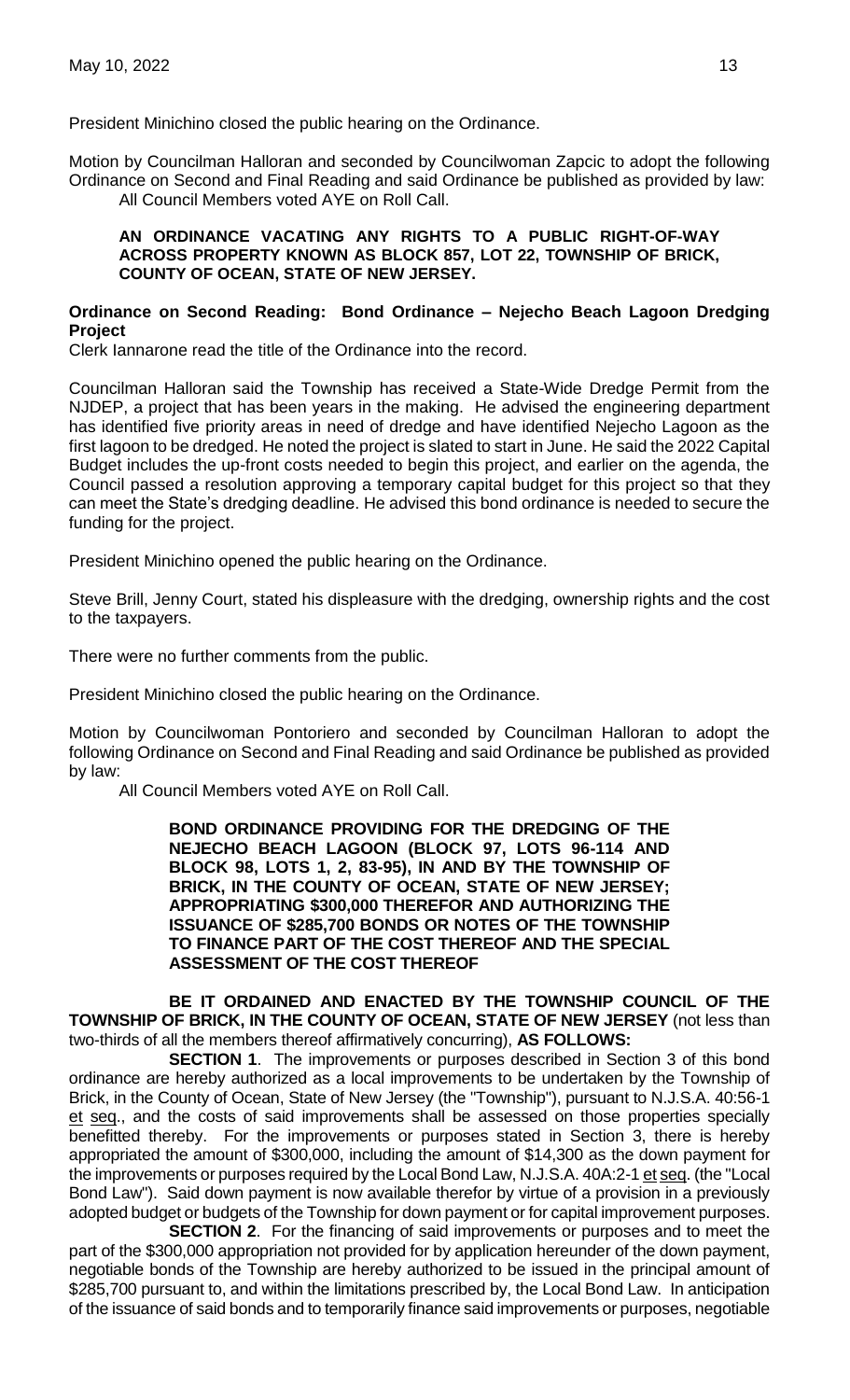notes of the Township in a principal amount not exceeding \$285,700 are hereby authorized to be issued pursuant to, and within the limitations prescribed by, the Local Bond Law.

**SECTION 3.** (a) The improvements hereby authorized and purposes for the financing of which said obligations are to be issued is for the dredging of the Nejecho Beach Lagoon along various real properties in the Nejecho Beach Area, including Block 97, Lots 96-114 and Block 98, Lots 1, 2, 83-95, which properties are privately owned, such improvements and purposes may also include, but are not limited to, all engineering and design work, preparation of plans and specifications, permits, bid documents, contract administration, work, materials, equipment, labor and appurtenances as necessary therefor or incidental thereto.

(b) The estimated maximum amount of bonds or notes to be issued for the improvements or purposes herein is \$285,700.

(c) The estimated cost of said improvements or purposes is \$300,000, the excess amount thereof over the said estimated maximum amount of bonds or notes to be issued therefor being the amount of \$285,700, is the down payment for said improvements or purposes in the amount of \$14,300.

(d) The properties to be specifically benefited by these improvements are Block 97, Lots 96-114 and Block 98, Lots 1, 2, 83-95 (collectively, the "Assessed Properties"), which Assessed Properties are also on file in the office of the Township Clerk and are hereby incorporated in this bond ordinance as if more fully set forth herein.

(e) The estimated total cost of the improvements or purposes to be assessed against the Assessed Properties is \$300,000.

(f) The estimated total cost of the improvements or purposes to be contributed and borne by the Township is \$0.

**SECTION 4.** In the event the United States of America, the State of New Jersey, and/or the County of Ocean make a contribution or grant in aid to the Township for the improvements and purposes authorized hereby and the same shall be received by the Township prior to the issuance of the bonds or notes authorized in Section 2 hereof, then the amount of such bonds or notes to be issued shall be reduced by the amount so received. In the event, however, that any amount so contributed or granted shall be received by the Township after the issuance of the bonds or notes authorized in Section 2 hereof, then such funds shall be applied to the payment of the bonds or notes so issued and shall be used for no other purpose. This Section 4 shall not apply, however, with respect to any contribution or grant in aid received by the Township as a result of using funds from this bond ordinance as "matching local funds" to receive such contribution or grant in aid.

**SECTION 5**. All bond anticipation notes issued hereunder shall mature at such times as may be determined by the Chief Financial Officer of the Township, provided that no note shall mature later than one (1) year from its date. The notes shall bear interest at such rate or rates and be in such form as may be determined by the Chief Financial Officer. The Chief Financial Officer of the Township shall determine all matters in connection with the notes issued pursuant to this bond ordinance, and the signature of the Chief Financial Officer upon the notes shall be conclusive evidence as to all such determinations. All notes issued hereunder may be renewed from time to time in accordance with the provisions of the Local Bond Law. The Chief Financial Officer is hereby authorized to sell part or all of the notes from time to time at public or private sale and to deliver them to the purchaser thereof upon receipt of payment of the purchase price and accrued interest thereon from their dates to the date of delivery thereof. The Chief Financial Officer is directed to report in writing to the governing body at the meeting next succeeding the date when any sale or delivery of the notes pursuant to this bond ordinance is made. Such report must include the principal amount, the description, the interest rate, and the maturity schedule of the notes so sold, the price obtained and the name of the purchaser.

**SECTION 6.** The Township hereby certifies that it has adopted a capital budget or a temporary capital budget, as applicable, for the Township. The capital or temporary capital budget of the Township is hereby amended to conform with the provisions of this bond ordinance to the extent of any inconsistency herewith. To the extent that the purposes authorized herein are inconsistent with the adopted capital or temporary capital budget of the Township, a revised capital or temporary capital budget for the Township has been filed with the Division of Local Government Services.

**SECTION 7**. The following additional matters are hereby determined, declared, recited and stated:

(a) The improvements and purposes described in Section 3 of this bond ordinance shall be undertaken as local improvements and are not current expenses and are improvements which the Township may lawfully undertake as local improvements, the costs of which have been or shall be specially assessed on the Assessed Properties, which Assessed Properties shall be specially benefited thereby.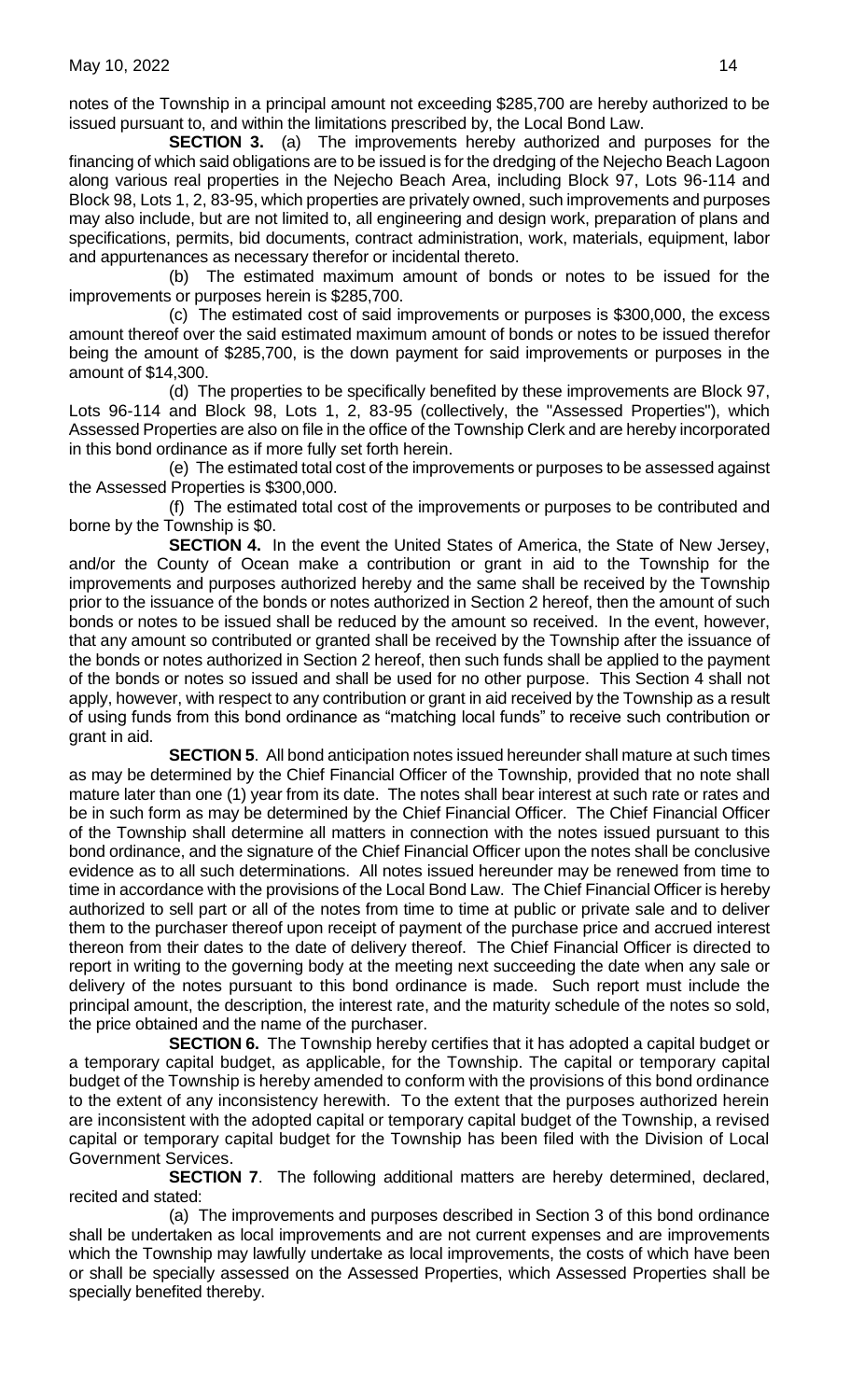(b) The Township will contribute \$0 to the cost of the improvements or purposes described in Section 3 hereof, and the Assessed Properties will contribute \$300,000 to the cost of the improvements or purposes described in Section 3 hereof.

(c) The number of annual installments in which the special assessments may be paid is ten (10) years.

(d) The estimated maximum amount of special assessments shall be \$300,000.

(e) At least seven (7) days prior to such time fixed for further consideration for final passage of this bond ordinance, a copy of this bond ordinance, together with a notice of the introduction hereof, and the time and place, when and where this bond ordinance will be further considered for final passage shall be mailed to the person whose land may be affected by this bond ordinance or any assessments which may be made in pursuance thereof, so far as the same may be ascertained, to his/her last known post office address.

(f) The period of usefulness of the improvements or purposes within the limitations of the Local Bond Law, according to the reasonable life thereof computed from the date of the bonds authorized by this bond ordinance, is twenty (20) years.

(g) The supplemental debt statement required by the Local Bond Law has been duly made and filed in the Office of the Clerk of the Township and a complete executed duplicate thereof has been filed in the Office of the Director of the Division of Local Government Services, and such statement shows that the gross debt of the Township as defined in the Local Bond Law is increased by the authorization of the bonds or notes provided for in this bond ordinance by \$285,700 and the obligations authorized by this bond ordinance will be within all debt limitations prescribed by said Local Bond Law.

(h) An aggregate amount not exceeding \$25,000 for items of expense listed in and permitted under N.J.S.A. 40A:2-20 is included in the estimated cost indicated herein for the purposes or improvements described herein.

(i) If the amount of the assessments on the Assessed Properties is less than \$300,000, then the Township will contribute the difference between such reduced assessment and the cost of the improvements.

**SECTION 8.** The full faith and credit of the Township are hereby pledged to the punctual payment of the principal of and the interest on the obligations authorized by this bond ordinance. The obligations shall be direct, unlimited obligations of the Township, and, unless paid from other sources, such as the special assessments on the Assessed Properties, the Township shall be obligated to levy *ad valorem* taxes upon all the taxable property within the Township for the payment of the obligations and the interest thereon without limitation as to rate or amount.

**SECTION 9**. The Township reasonably expects to reimburse any expenditures toward the costs of the improvements or purposes described in Section 3 hereof and paid prior to the issuance of any bonds or notes authorized by this bond ordinance with the proceeds of such bonds or notes. No funds from sources other than the bonds or notes authorized herein have been or are reasonably expected to be reserved, allocated on a long-term basis or otherwise set aside by the Township, or any member of the same "Controlled Group" as the Township, within the meaning of Treasury Regulation Section 1.150-1(e), pursuant to its budget or financial policies with respect to any expenditures to be reimbursed. This Section 9 is intended to be and hereby is a declaration of the Township's official intent to reimburse any expenditures toward the costs of the improvements or purposes described in Section 3 hereof to be incurred and paid prior to the issuance of bonds or notes authorized herein in accordance with Treasury Regulation Section 1.150-2.

**SECTION 10.** The Township covenants to maintain the exclusion from gross income under section 103(a) of the Code, of the interest on all bonds and notes issued under this ordinance on a tax-exempt basis.

**SECTION 11**. This bond ordinance shall take effect twenty (20) days after the first publication hereof after final adoption, as provided by the Local Bond Law.

President Minichino opened the public hearing portion of the meeting.

Vic Fanelli, 24 Meadow Point Drive, asked if the alcohol training is for every restaurant that serves alcohol and asked several other questions pertaining to that ordinance; stated his concerns with some of the items being purchased with the bond ordinances.

Councilwoman Zapcic said every licensed establishment – including liquor stores, restaurants and club licenses; she addressed his other concerns with the ordinance.

John Sluka, 950 Sylvia Court, read his letter regarding the parkway construction project and the need for a sound wall and various reforestation in various areas in Brick.